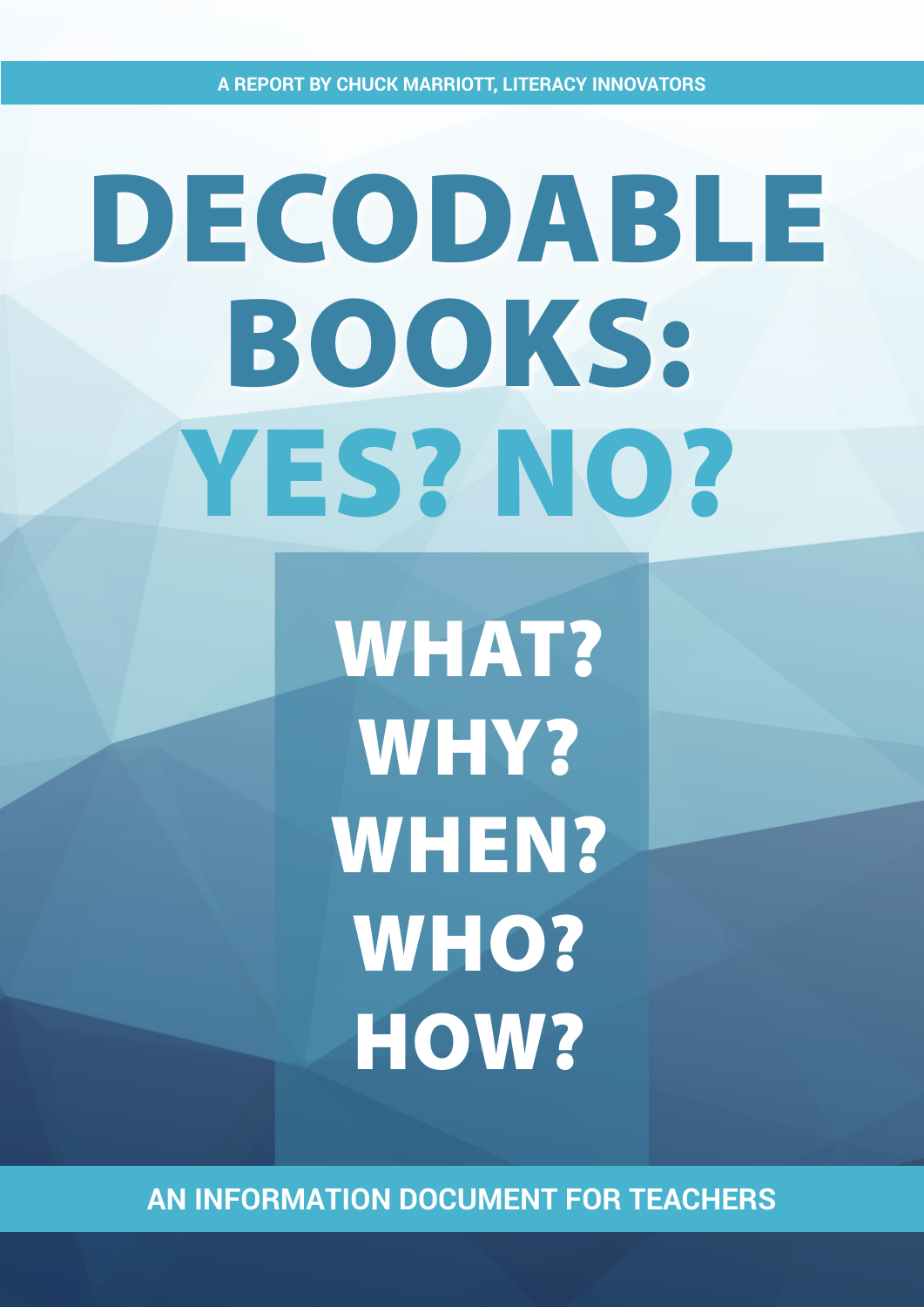### **INTRODUCTION**

**A message from the author**

**A brief history of text design**

### **WHAT? WHY? WHEN? WHO? HO**

**What are decodables?**

Decodability

LTTM

Multiple criterion texts

**Why are decodables used?** 

**When are decodables used?**

**How are decodables used?**

**With whom are decodables used?**

**Should decodables be used?**

### **RESEARCH REPORTS & ARTICLE SUMMARIES**

**REFERENCES**

**ADDITIONAL READING**

| W? |  |  |  |
|----|--|--|--|
|    |  |  |  |
|    |  |  |  |
|    |  |  |  |
|    |  |  |  |

 **4**

**5**

**6**

6

7

8

**8**

**9**



**Literacy Innovators PO Box 64 Waikanae 5250** 

info@literacyinnovators.co.nz literacyinnovators.co.nz

Literacy Innovators serves as a conduit for fresh, if not revolutionary, high-quality literacy products and programmes that are purposely designed for educators teaching primary and secondary school students.

### **Decodable Books: Yes? No? What? Why? When? Who? How?**

**AUTHOR:** Chuck Marriott, Literacy Innovators **DESIGNER:** Social Media Revolution Design

© Chuck Marriott, 2021. All rights reserved. Printed in New Zealand.

## **CONTENTS**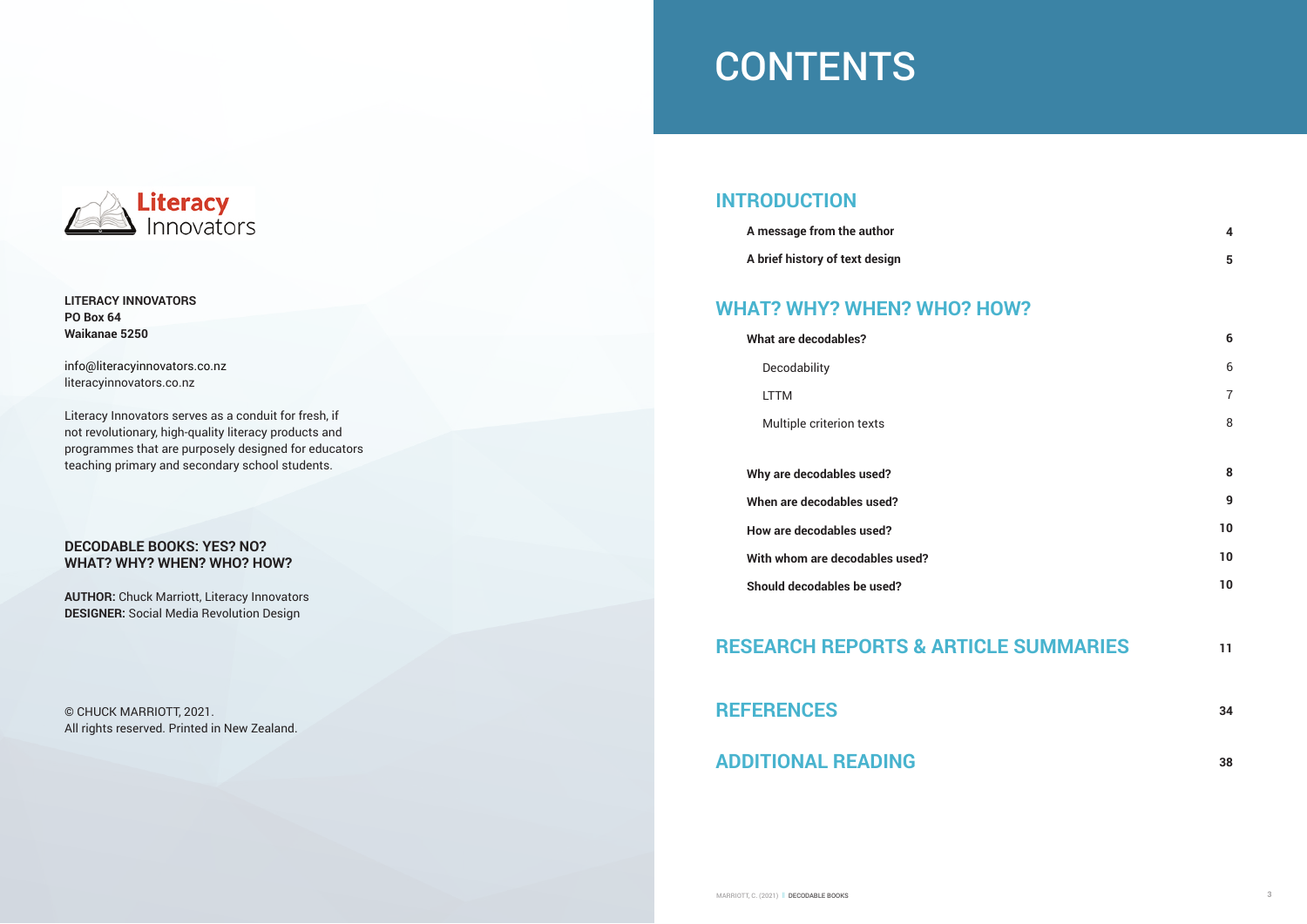Many teachers are wondering whether they need to include decodable texts in their teaching and, if so, where, how, when and for whom. This document has been written for those teachers so that they can make an informed decision based upon the best available evidence.

I think few teachers will have had the time and inclination to do the background work I have done on this topic, so my intention is to present, in an unbiased way, what the research says as well as the opinions of some leading scholars.

Section 2 of this paper has brief summaries of all the available research on the subject of decodable readers. It is not, strictly speaking, a literature review or annotated bibliography but rather a resource for teachers to build on.

One of the biggest challenges when studying the efficacy of a type of text is to isolate the text from the teaching and the teachers and other environmental factors all within a randomised controlled trial. Only one of the research studies (Price-Mohr & Price.C, 2020) has managed to do this.

I have not felt the need to be constrained to peer-reviewed studies or those in the most prestigious journals, although many do fit those requirements.

I have not followed any particular format other than to present only what I have found relevant to the topic of decodable readers.

I have leaned heavily on others by quoting directly as I felt inadequate to say it better. I shall not be giving you any answers, only what others have discovered through their own research or reviewing research of others. You must come to your own conclusions. I did not have access to several digital libraries but have found most of the papers in the references freely available online. A few I have needed to purchase, and a few I have had a colleague at a university access for me.

Where possible, I have included a URL for you to access a paper in order to add more substance to my very brief summaries that don't begin to do justice to the work of the authors.

Finally, may I say that I have no intention of joining in any of the tedious polemics that the teaching of reading seems to attract: code-based/whole language, predictable/ decodable, synthetic/analytic phonics, phonics/no phonics, multiple cueing/only phonic cueing. I am baffled by the need to create an 'us and them' or to need to be 'right', to occupy extreme points of view, to disrespect our rich history of teaching reading and to not understand the reality that the knowledge of the reading acquisition process is complex, individual, cumulative, culturally specific and evolves with society.

I welcome your emails if you wish to contact me, but please do so in a way that constructively adds to the topic – for example, research I have missed or have misquoted.

## INTRODUCTION A message from the author



### A brief history of TEXT DESIGN

Chuck

**CHUCK MARRIOTT** 

When a child is taught to read, there are principally three things needed: the teacher, the child and the text. While there has been extensive research into teaching methods and learner needs, the texts to use with beginning readers have received far less attention. This seems odd given the importance that text plays in the reading acquisition process. There are a few names that stand out in the study of texts, and among others, this document shall draw upon the work of Elfrieda Hiebert who has done extensive work to research and design texts for early reading instruction. Her website, www.textproject.org, freely provides many of her academic papers as well as a wealth of resources for teachers, parents and students. Heidi Mesmer, a close colleague of Hiebert, has also made a significant contribution to our understanding of texts and especially what is currently termed 'decodable' text.

The history of the texts that have been used for beginning readers is well described in Hiebert (1999) so I shall touch only briefly on the subject. Three types of text have been popular over time, each competing with the previous one with a different single focus (criterion): high-frequency words, phonically regular words and those based on meaningfulness and natural language that have included predictable text and levelled text. Hiebert discusses the history from an American perspective and while the development and use of beginning readers in the USA has not always followed the same path in the United Kingdom, New Zealand or Australia, there have been many similarities.

Often the difference has been a matter of timing and degree and the swing of the pendulum. At one time or another, in all four countries, the dominant text for beginning reading has been either controlled text as in the Janet and John series (United Kingdom, Australia, New Zealand) and the Dick and Jane series (USA, Canada) or phonics readers or text that has had fewer controls so that the text more resembles natural language.

For the past 50 years, levelled texts based on the use of natural language have dominated in New Zealand schools in the early years. Recently, there has been increasing use of phonically controlled text (decodables) in both New Zealand and Australia. Publishers have responded with great gusto to supply their version of decodables driven by consumer demand and a commercial imperative (Allington, 2013).

### "When a child is taught to read, there are principally three things needed: the teacher, the child and the text."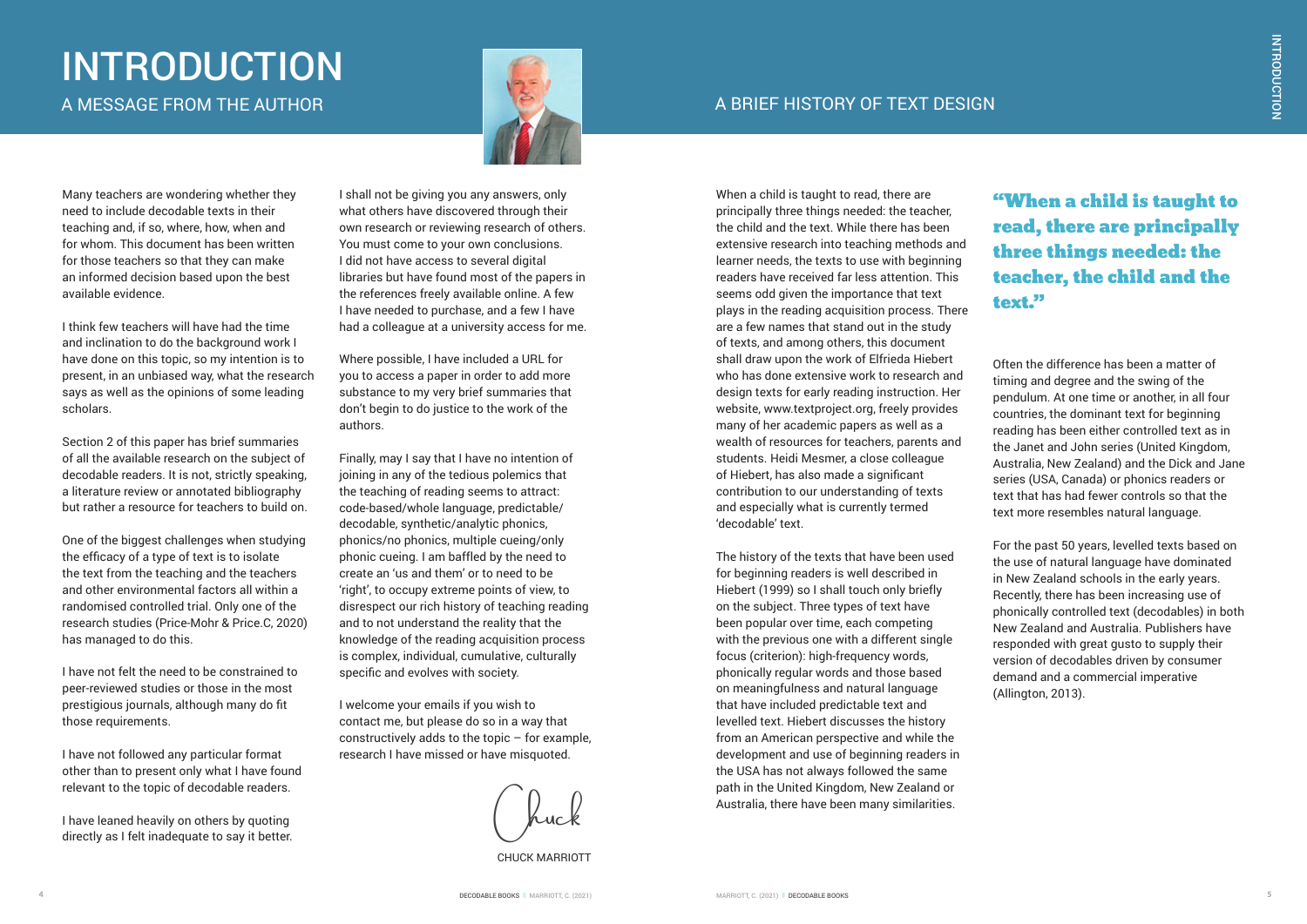The foundation for the lesson to text match approach was laid down by Chall in 1967 (Frey, 2012). The approach is predicated on highquality phonics lessons being taught that are in step with the texts as they are introduced. The reasoning is that phonics elements can be introduced at a careful pace and sequence and the children are able to practise that learning on text. Theoretically, the process would support the children to read texts successfully right from the earliest stages. As they read and re-read texts, they would build up a corpus of sight words and embed phonic knowledge. The words that are not decodable

such as function or structure words would be taught prior to the children reading the text.

"The reasoning is that phonics elements can be introduced at a careful pace and sequence and the children are able to practise that learning on text. "

### **What are decodables?**

In the past, there have been various iterations of readers that offered controlled phonically regular text. Some of the original ones were simply called phonics readers. The term 'decodables' came into being in 1995 (Adams, 2008). Simply put, decodables are texts for beginning readers where the majority of the text has a phonically regular match between letters and sounds and where there is a relationship between the phonics lessons taught and the texts introduced. This kind of decodable has a *lesson to text match* and has been termed LTTM (Mesmer, 1999, 2001). There are some texts that are almost totally phonically regular – *Pat can pat the fat cat and rat.* More frequently, there is a degree of phonic regularity so that the text also contains function/structure words that are not decodable — *the, was, to, be.* 

There are also texts that have a degree of phonic control but are not specifically aligned to the phonics lesson (Juel & Roper-Schneider, 1985).

### **Decodability**

Some researchers have noted that it is more useful to view decodables not as a *text type* but rather as a *characteristic* of text (Mesmer, 2019; Jenkins, Peyton, Sanders & Vadasy, 2004; Cheatham & Allor, 2012). Viewed this way, a text is more or less decodable depending upon the phonic regularity of the words presented. In other words, it may be more useful to look at the degree of decodability that a book has. The advantage for schools is that, upon inspection, a number of the books already in their possession may be of high decodability.

There has been no research to determine the degree of decodability in a text that is optimal for decodables. From her analysis of texts, Mesmer (2000) says that they are texts with a minimum of 64% decodability. Beck (1997) recommended that 70–80% would be about right.



## Decodable Books: WHAT? WHY? WHEN? WHO? HOW?

### **LTTM**

"Simply put, decodables are texts for beginning readers where the majority of the text has a phonically regular match between letters and sounds and where there is a relationship between the phonics lessons taught and the texts introduced."

### **Criticisms of LTTM:**

sentence structures and simplistic and sometimes nonsensical storylines (Frey, 2012).

operationalizations of LTTM and regularity impact the interpretations of findings and their

❖ If all children are to move through the series, how does this process cater for differentiated

 $\triangleq$  LTTM requires that the phonics item be taught before the book is introduced. Taught is not

- ❖ In the beginning stages of the texts, limited letters are able to be used, which limits the number and quality of words that can be constructed. This can result in awkward
- ❖ Publishers of decodable books will often try to create a point of difference to sell their product, resulting in an inconsistency between series of books. "The different potential applicability" (Mesmer, Hiebert & Cunningham, 2010)
- instruction?
- the same as learned. Where do struggling readers fit into this?
- ❖ With the focus on decodability, there is not sufficient repetition of words in order to build sight words (Hiebert & Martin, 2008).
- ❖ In order to meet the needs of the text, singleton words of little utility are used (Frey, 2012).
- ❖ While one of the reasons for using these texts is to reduce the cognitive load, the reverse difficult (Frey, 2012).
- ❖ The theory that decodables are based on is too simple (Mesmer, Hiebert & Cunningham, 2010).

has been experienced, and struggling students have found that the texts were, in fact, too

### **For a concise explanation of decodable text,**

click on the QR code or visit: textproject.org/teacher-educators/franklyfreddy/what-exactly-is-a-decodable-text/.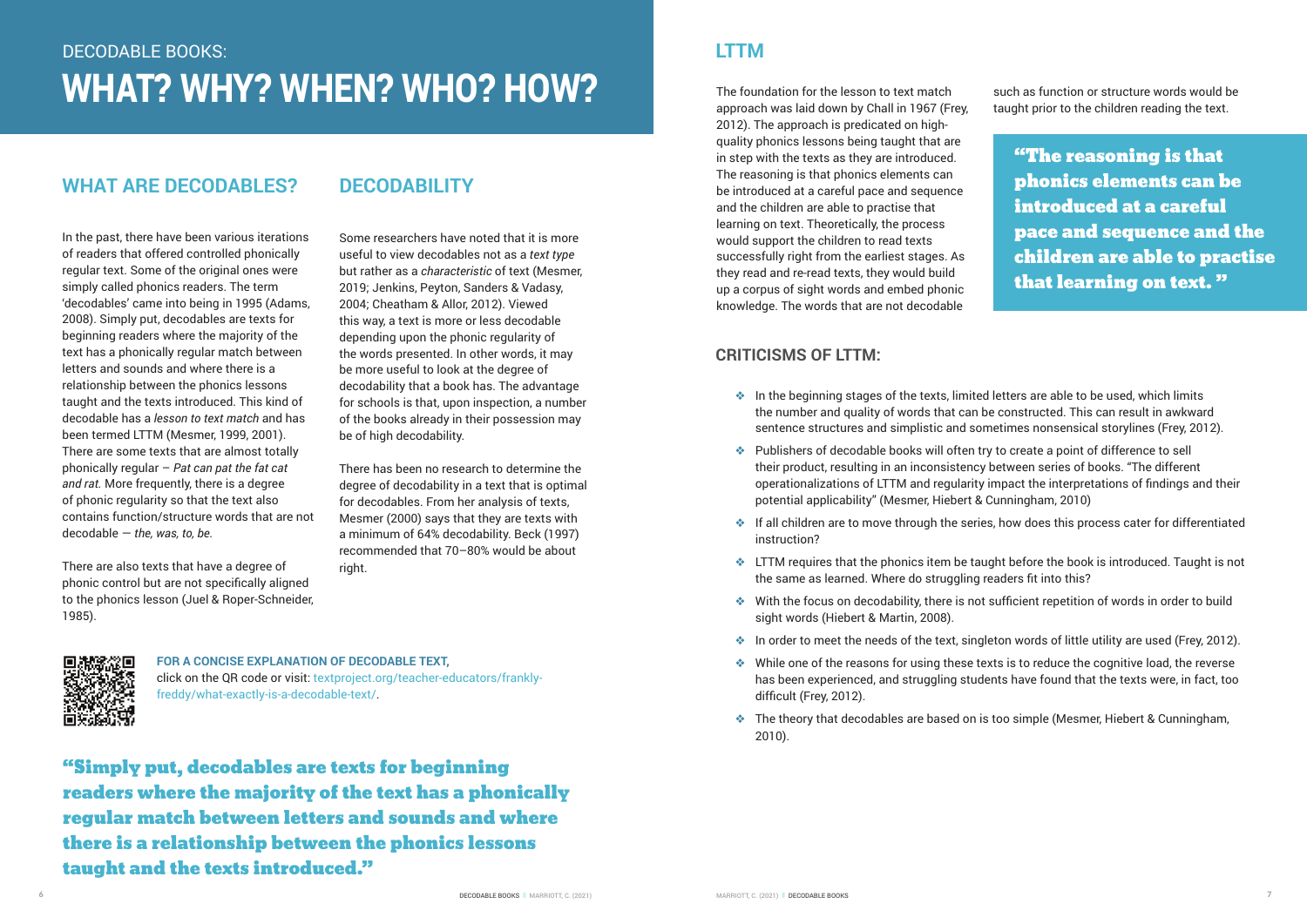### **Multiple criterion texts**

Rather than basing the design of texts on a single criterion, even for beginning readers, there has been a call for texts to be based on a number of inbuilt scaffolds. Mesmer (1999, 2010) says decodability is only one scaffold in emergent text. Hoffman, Sailors and Patterson (2002) present a case for beginning readers to be based upon decodability, predictability and engaging qualities. Jenkins, Vadasy, Peyton and Sanders (2003) recommend the use of other texts as well that may be based upon literature, language patterns, predictability or high-frequency words. Menon and Hiebert (2005) suggest texts that factor in the aspects of linguistic content (nature, number and repetition of high-frequency words, inclusion of repetitions of rhymes, concrete words as well as decodability) and cognitive load (number of unique words, text length, predictability of syntactic structures, story patterns, genre and match between illustrations and text). Cheatham and Allor

(2012) mention that there is a need for beginning texts to also pay attention to other aspects such as high-frequency words, highutility phonics patterns (rhymes) and high interest.

Frey (2012) offers the following alternatives:

As part of my research, I've created a project using public resource photos from the internet and basic desktop publishing software to design a set of high quality "public domain" books for use in early reading development. The books support phonics-based classroom instruction by including a high concentration of phonetically regular words and the most commonly used sight words. However, the books are written using pictures and stories that make sense, with simple language structures that support independent reading and language development. For more information visit: mustardseedbooks.org.

### **Why ARE decodables USED?**

Marilyn Adams (2008) makes the 'why' very clear: "to convey the message that phonics is worth learning and worth using" (p39). Whether one uses a strict LTTM where the decodable texts are specifically matched to the phonics teaching or a more flexible option where the decodable texts are used to provide more opportunities to successfully read words by decoding or multiple criteria texts as described above, decodable texts are inherently tied to phonics teaching. They are constructed so that children can practise their phonics learning on specially constructed texts. Should they be used? The research is divided on this, and after reading the summaries, you can arrive at your own conclusion.

### **When ARE decodables USED?**

This implies starting to use decodable texts when well into the partial alphabetic phase.

The research on when to use decodable text is very thin. There have been some suggestions based upon the model of reading acquisition proposed by Ehri (1995). Although there have been several similar models proposed, Ehri's appears to be the most influential. Her model of reading development is founded on the principle of alphabetic processing and proposes four phases that ultimately lead to fully automatic reading. It is necessary to briefly describe these phases in order to proceed:

- ❖ **Pre-alphabetic:** Children recognise words by their salient features – *McDonald's* – not by the individual graphemes.
- ❖ **Partial alphabetic:** Children use some letters of words, mostly the first and last, together with the sounds in order to start to read words.
- ❖ **Full alphabetic:** The reader now is more fully mapping phonemes onto graphemes in order to read the word and develop the knowledge of that word as a sight word.
- ❖ **Consolidated alphabetic:** Through the continuing practice of reading words, the known units increase in grain size from single letters to larger units to full words — *br-o-k-e-n, br-oken, broken.*

Note that these are phases and not steps as the movement from one to another is rarely well defined.

Obviously, there is little point in using a decodable reader with a child in the prealphabetic phase. Of greater importance during that phase of development is rich literature, a variety of genres and predictable and rhyming books. Once children are aware of the alphabetic principle and know some basic phonics and how to start applying that

knowledge to reading and writing, this may be the time to start thinking about using decodable readers. Mesmer (1999, 2000, 2019) advocates the use of decodables with children between the partial alphabetic and full alphabetic phases. After that point, children will need to move on to authentic texts as they will learn more rapidly from them.

Adams (2008), when writing of the process she used to develop decodables, says that, before the children opened a decodable reader:

the children had already been engaged in a great deal of letter-sound, segmenting, and blending practice with the same sorts of single syllable, short-vowel words. Thus, the challenge at this point, as we saw it, was less teaching individual letter-sound correspondences than leading children to make use of these correspondences in the course of connected reading and, through that, to build larger orthographic structures into their reading repertoire. (p39)

Mesmer, writing in her blog (blog.heinemann. com/fear-not-the-decodable-why-when-how), says:

Decodables should be used once children are extremely solid with all letter-sounds and are ready to fully decode. They should have a solid concept of word and be able to accurately point to both single-syllable and multisyllabic words in a predictable text, using beginning sounds to help them. I suggest that children be able to decode a simple c-v-c word prior to using decodables.

Brown (1999) describes using decodable texts with a child who was in the partial alphabetic phase and was learning about 'breaking the code'.

"Obviously, there is little point in using a decodable reader with a child in the pre-alphabetic phase. Of greater importance during that phase of development is rich literature, a variety of genres and predictable and rhyming books."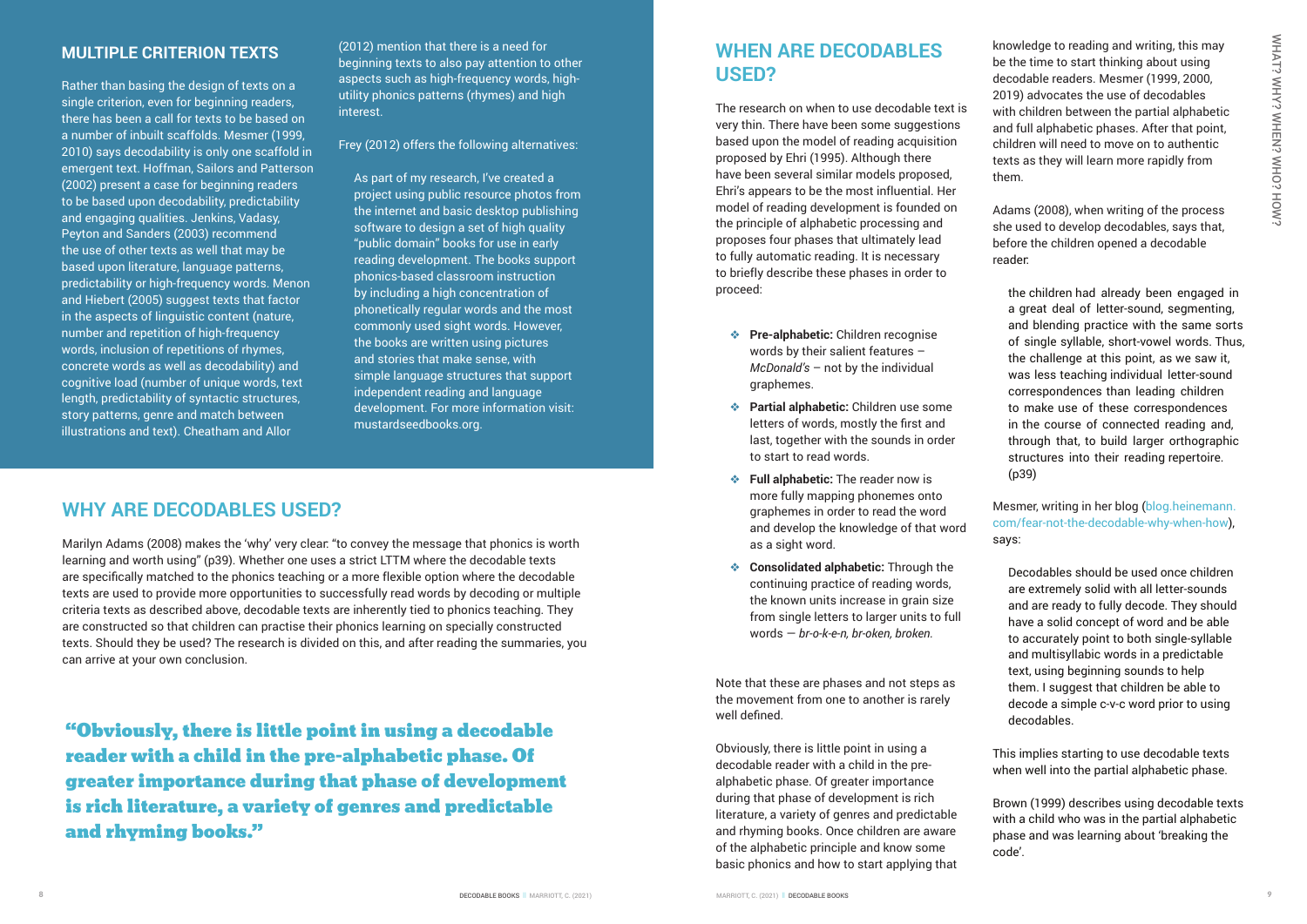So with virtually no research as a guide, an educated guess is the best one can do. There are no answers that point to an exact time decodables can be started or at what point in the phonics learning a child should be at.

The end point for using decodables is another consideration. If the idea is to get children reading more authentic and aesthetic text as soon as possible as Adams suggests, perhaps Mesmer (2019) is correct:

I believe that decodables are most useful for propelling children through the period in which they are learning to decode words or blend sounds together. They should be used when single syllable word decoding is the goal. Once a child can quickly blend words with taught patterns, decodables may not be necessary. (p116)

### **How ARE decodables USED?**

If texts using the LTTM design are used, it would make most sense to use the decodables right after a phonics lesson to practise the new learning. Mesmer (2019) suggests:

I do not recommend using highly decodable texts exclusively for two reasons. First, the sounding out that children have to do in a decodable is substantial and can be tiring. Second, there are other types of books that children benefit from - in particular, texts that integrate decodability with engagingness, natural language, and a paced repetition of words, often called multiple-criterion texts. (Note: The feature that is overwhelmingly missing from today's beginning reading texts is programmatic repetition of words [Foorman et al. 2004; Hiebert 2005].) (p117)

Pay attention to the level of decodability. In reality, texts do not exactly fit into neat categories of "decodable" vs.

WHAT? WHY? WHEN? WHO? HOW? WHAT? WHY? WHEN? WHO? HOW?

"not-decodable." Instead, decodability exists on a continuum, with some texts being more decodable and others being somewhat decodable. In the more decodable books, there is a really tight level of control with many words having specific letter/sound patterns. (blog. heinemann.com/topic/heidi-annemesmer)

### **WITH WHOM ARE decodableS USED?**

This is another area that has very little research support. The studies that have been done have focused on a variety of subjects – a number have been at-risk readers and a few have been with mixed classes.

Should all beginning readers be given decodable readers? Again, there is virtually no evidence to suggest this, only theory. Much of the evidence says that decodables work for some groups some of the time. There is more evidence to show that the use of decodables may be less effective with more-able children.

### **Should decodables be used?**

Given the paucity of research on the use of decodables and the wide variations in both research design and research questions as well as the overall conflicting results, it is difficult to answer this question with anything approaching certainty. The support for their use is therefore more theoretical than empirical. Section 2 of this paper does provide more detailed guidance and will be very helpful for anyone wondering how to proceed.

**Juel, C., & Roper-Schneider, D. (1985)**

The influence of basal readers on first grade reading. *Reading Research Quarterly,* 20(2), 134-152.

**Research design:** Quasi-experimental **SAMPLE SIZE:** 93 first grade students above the 40<sup>th</sup> percentile **Duration:** 8 months

## Decodable Books: RESEARCH REPORTS AND ARTICLE SUMMARIES

This is by far the most cited study of the effects of using decodable texts with beginning readers. The authors examined the impact of a range of text factors by comparing the use of two basal series – one based on decodable text and the other on highfrequency words.

### **Conclusions:**

- ❖ The type of text used exerted a significant influence on the students and the strategies used to read.
- ❖ By having a match between synthetic phonics and the decodability of words in beginning texts, there were more successful attempts to identify and use letter-sound correspondence.
- ❖ The types of words in beginning text influence a child's developing word identification strategies.

As with any study, there were limitations. Frey (2012) gives an insightful critique of this study, and I shall highlight a few points raised by him:

❖ The students in the study were selected to avoid low and high-performing students. They were from the middle reading group and scored above the 40<sup>th</sup> percentile on a reading readiness test. This then limited the ability to generalise the results of the data to students in the 1–39 percentiles.

- ❖ The decodable texts, while more phonically regular, were not aligned to the lessons – there was not a lesson to text match (LTTM).
- ❖ By the middle of the school year, the high-frequency text contained the same or more decodable words than the decodable texts.
- $\triangleq$  The data showed that both groups increased their ability to use decodingbased strategies. By the middle of the year, the high-frequency group was using more of those strategies than the decodable group. By the end of the year, the data showed that the high-frequency group was using primarily visual (whole word) strategies. Frey suggests that this may be an indication that the highfrequency group had actually developed more in their reading ability as they were automatically recognising the words by the end of the year.
- ❖ Finally and importantly, as the decodable books had more repetitions, one would expect the children to have developed the ability to read more words by sight. However, the data did not support that. Frey suggests that perhaps they had become so reliant on the decoding strategy that they could not shift to other ways to identify words.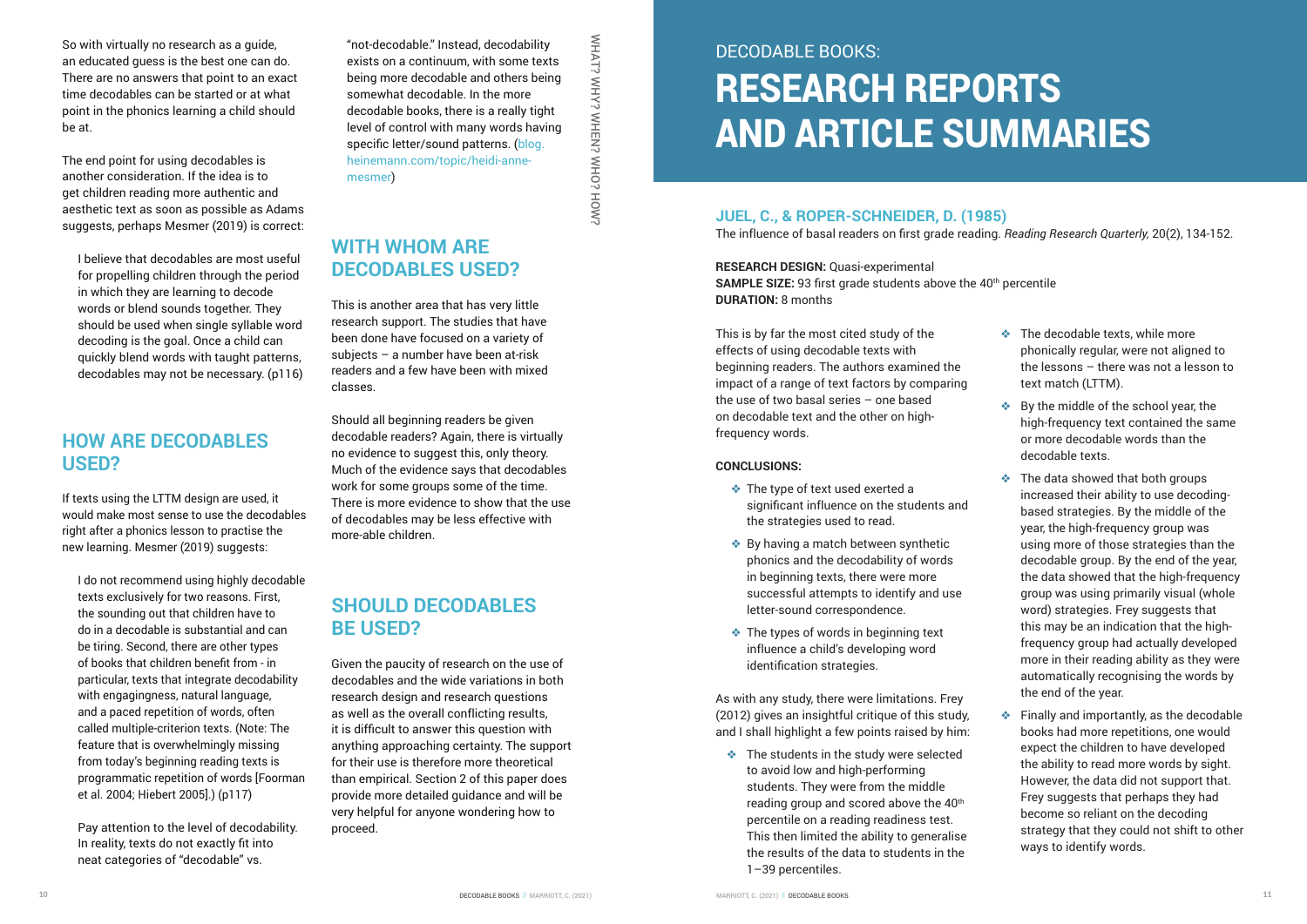### **Felton, R. H. (1993)**

Effects of instruction on the decoding skills of children with phonological-processing problems. *Journal of Learning Disabilities*, 26(9), 583-589.

### **Allington, R., & Woodside-Jiron, H. (1998)**

Decodable text in beginning reading: Are mandates and policy based on research? *ERS Spectrum*, 16(2), 462-468.

### **Abstract:**

This article reviews research carried out by the Bowman Gray Learning Disabilities Project concerning the role of instruction in the acquisition of wordidentification (decoding) skills in children at risk for reading disabilities. A group of 81 kindergarten children were identified as at risk for reading disabilities based on teacher assessment and weak or deficient phonological processing skills. These children were classified as to type of phonological-processing problem (i.e., phonological awareness or retrieval of phonological information) and were randomly assigned to either a Code or Context instructional method for first and second grades. Children who received Code instruction scored higher than children receiving Context instruction on a variety of reading and spelling measures at the end of first and second grades. The elements of the Code instructional program considered critical to the success of a beginning reading instruction program for children

with phonological processing problems are discussed. (p583)

The Code group used readers that were phonically regular (decodable), while the Context group used levelled readers.

These results are interpreted as indicating that regardless of the nature or extent of phonological awareness or retrieval problems, the Code method of instruction resulted in significantly better performance for individual students. (p586)

Both groups performed better than the group that had no intervention.

Until reading skills are well established, reading materials should be those with controlled vocabularies (i.e., that contain primarily words the child can decode). As the child develops a core sight vocabulary, books with more irregular words that can be read with high accuracy (90%) can be utilized. (p588)

Richard Allington is a highly regarded scholar and researcher who has written extensively on the teaching of reading. In this paper, he and Haley Woodside-Jiron deliver a strongly worded opinion on a number of issues including "scientific" reading programmes and decodable text. Science, they explain, looks for what works best *most of the time* and, because of the variation in the needs of children, often falls short of the needs of many. Excellent teachers by no means ignore the evidence but are not constrained by it. Rather "they took their cues from the children they were teaching" (p462). They felt free to experiment with multiple approaches

- $\triangleq$  the issue of readability text spacing, size of print and layout
- $\triangleq$  the need to avoid the use of a complete thought or sentence over more than one page
- ❖ beginner text has fewer words per sentence and fewer words per page
- ❖ the need to have control over the number and variety of adjectives and adverbs and type of verbs (simple)
- ❖ less use of idiom or metaphoric language
- ❖ illustrations to extend and interpret
- $\triangleq$  intertextual support commonalities between books.

and were driven by the responses of their students.

With regard to the use of decodable text, the authors are unequivocal. They state that learning decoding skills is critical to learning to read as is having the opportunities to practise those skills on connected text. However, they go on to say that not only did the National Reading Panel Report not recommend decodable text, but that "there is no evidence that creating the artificial but highly decodable texts that have pigs doing jigs is necessary to foster effective decoding proficiency" (p465).

### **Cole, A. D. (1998)**

Beginner-oriented texts in literature-based classrooms: The segue for a few struggling readers. *The Reading Teacher*, 51(6), 488-501.

**Research design:** Descriptive **Sample size:** One at-risk first grade student **Duration:** 4 months

Ardith Cole describes her experience of teaching a young girl who was struggling at a very early stage in her reading. She allowed the child to choose texts she wanted and then observed her choices. The child chose texts that were old basals with the simplest of text (for an explanation of basal readers, visit en.wikipedia.org/wiki/Basal\_reader). On the surface, they looked boring and hardly something that would entice or engage a reader. They were, however, accessible for this child, and in her eyes, they were what she *wanted* to read because she *could* read them.

The point Cole makes is that some children need and want highly controlled text until they can learn more about how text works.

Other aspects of beginner text discussed by Cole include:

- ❖ most children do well learning from literature-based instruction
- $\triangleq$  a few need something else early on, they may be memorising predictable text but not attending to letters to start analysing words
- $\triangleq$  the impact of children not having the required language experience during the pre-school period

Cole concludes:

Having beginner-oriented texts in the classroom does not preclude providing instruction using aesthetically constructed texts. And just because one child needs the kind of support offered within a beginner-oriented structure does not mean that all children must follow such pathways, for many learn to read using more complex texts. (p500)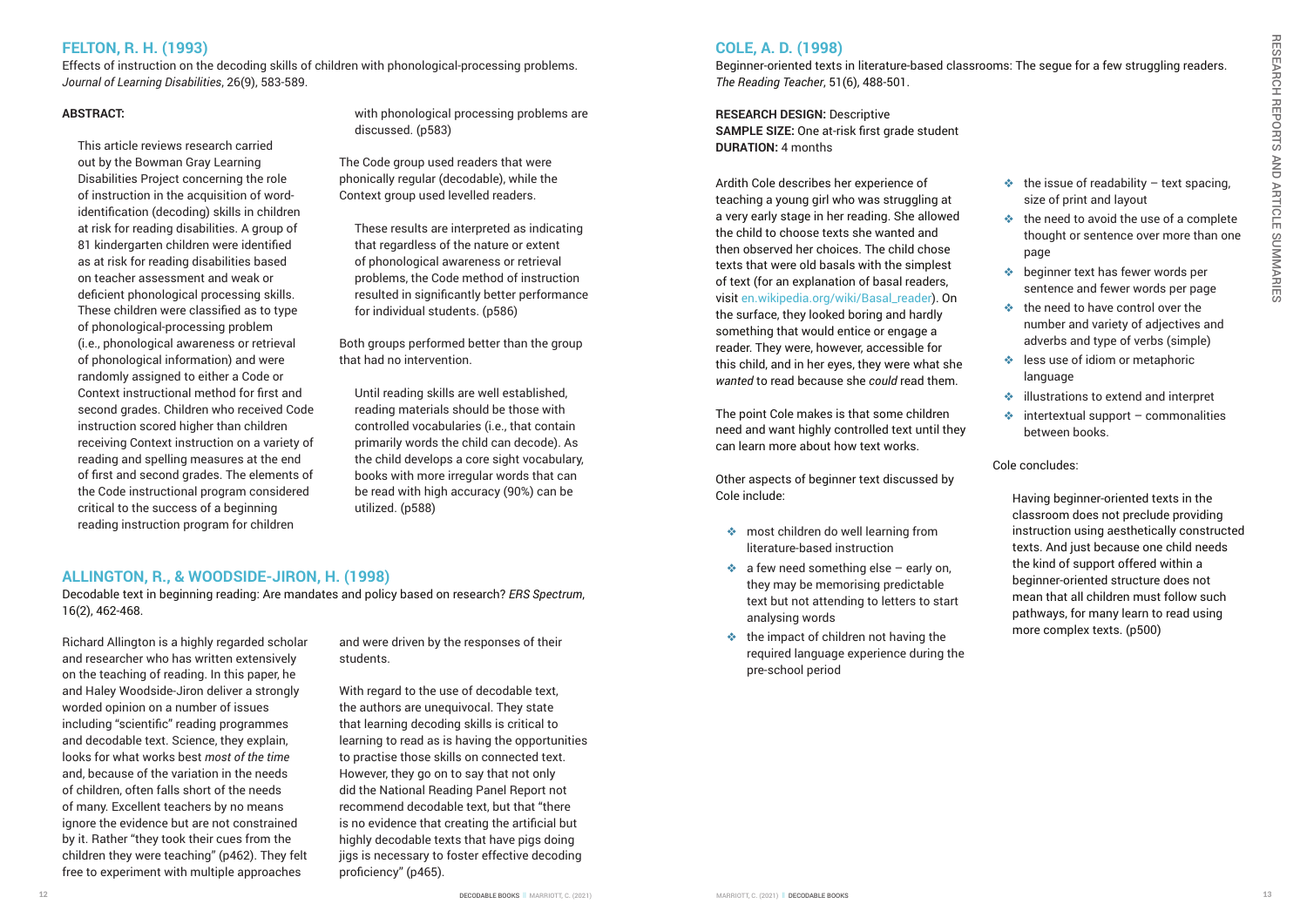### **Foorman, B., Francis, D., Fletcher, J., Schatschneider, C., & Mehta, P. (1998)**

**Research design:** Experimental **Sample size:** 285 at-risk first and second grade students **DURATION: 1 year** 

The role of instruction in learning to read: Preventing reading failure in at-risk children. *Journal of Educational Psychology*, 90(1), 37-55.

The purpose of this study was to examine the effects of three types of instruction with atrisk readers:

- ❖ Direct instruction in letter sound (code emphasis) with decodable readers.
- ❖ Less direct instruction (embedded code) with predictable books.
- ❖ Implicit instruction using predictable readers.

The results showed that the group tutored with the direct instruction approach scored significantly higher in word reading than with the other two approaches.

### **Stein, M., Johnson, B., & Gutlohn, L. (1999)**

Analyzing beginning reading programs: The relationship between decoding instruction and text. *Remedial and Special Education*, 20 (5), 275-287.

This article is summarised by Bogan (2012) as follows:

Stein, Johnson, and Gutlohn (1999) applied research-based evaluation criteria in a systematic analysis of recently published curriculum materials. The authors examined first grade basal reading programs adopted by California in December of 1996. The analysis was limited to the basal programs' basic components, supplementary phonics support texts, and stand-alone phonics support products. They noted that the type of text (decodable) selection students read could influence the development of

phonologically based word identification strategies. The authors' review suggests that initial use of decodable text and prior literacy knowledge may help improve scores on reading tests. Their research did identify the frequency of use, as an important factor in the acquisition of beginning reading skills. The review suggests that further research be given to decodable text. The authors concluded that their analysis supports the use of decodable text as a major contributor to the acquisition of beginning reading skills; however, more research is needed to confirm this assertion. (p4)

### **Hiebert, E. H. (1999)**

Text matters in learning to read. *The Reading Teacher*, 52(6), 552-566.

This is a most useful article for teachers who are unsure about how to meet the needs of beginning readers with the variety of texts that are now available. The author suggests that beginning readers need texts that are qualitatively different from those for an advanced reader. They need texts that have a degree of phonic regularity and useful high-frequency words, that are meaningful and that have a density ratio (new words to total words) that is not overwhelming (such as 1:5). Specific texts can be sought out or

teachers can use a varied selection of what they have so as to provide a "comprehensive array of information about written English to beginning readers" (p563). This might mean a short period of time using texts that are more phonically regular, another using books that have repeated rhymes, another that focuses on high-frequency words and another with greater literary quality. Whichever process is used, beginning readers need a multiplecriteria programme in order to develop the skills needed to advance as readers.

### **Brown, K. (1999)**

What kind of text—for whom and when? Textual scaffolding for beginning readers. *The Reading Teacher*, 53(4), 292-307.

In this article, the author discusses the nature and use of five kinds of texts: simple predictable, transitional, decodable, easy readers and authentic literature. She writes:

Rather than asking "which is best," we can ask, "Which *type* of text is best suited to achieve *what* purposes with *whom*, and *when*?" Framing the question this way helps teachers address the wide range of student abilities that are not likely to be met by "one-size-fits-all" text. By matching different types of text with students' development, teachers are able to work in young readers' changing zones of proximal reading development  $-$  the bridge between what they know about the reading process and what they still need to learn. (p293)

To illustrate this, there follows a description of the teaching vignette of three students at different levels of reading ability and how

the teachers respond to their needs with different texts. Thinking about the stage of development and learning needs of the student guides the use of text as a scaffold for learning to read.

The point is made that different types of texts do not need to compete with each other, and no one text is inherently better than another. *Well-written* decodable and transitional texts can be useful for some students because they:

- ❖ have simple sentences and the pictures continue to support the storyline
- ❖ allow students to apply their knowledge of sound-letter correspondences
- ❖ show students how their word study work can be applied to text
- ❖ help students to read text independently.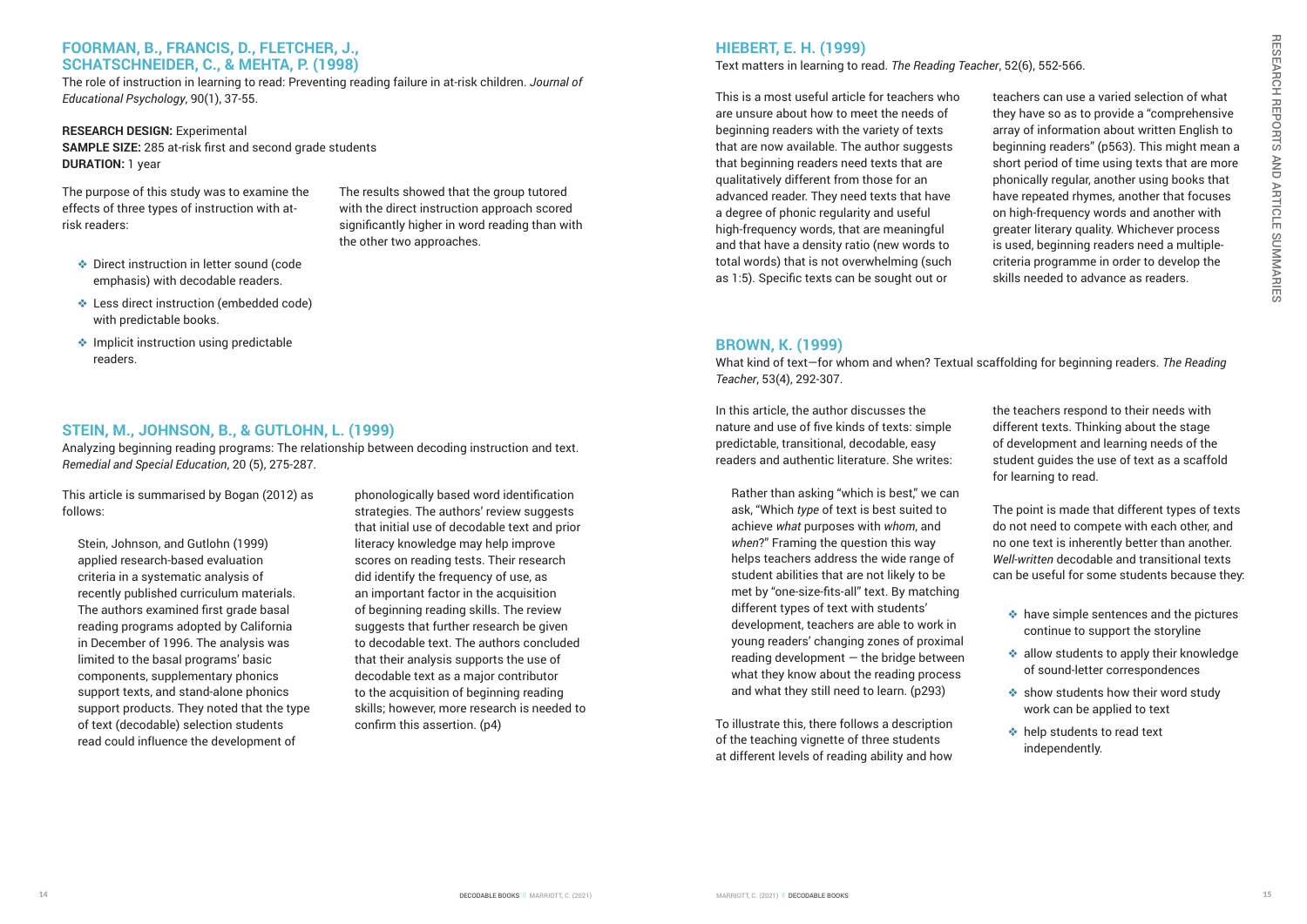### **Mesmer, H. A. (1999)**

Scaffolding a crucial transition using texts with some decodability. *The Reading Teacher*, 53(2), 130-142.

**Research design:** Descriptive **Sample size:** One at-risk first grade student **Duration:** 9 months

This is the first of a number of documents that Mesmer has written on decodable text. It describes the process as she attempted to find ways to teach a second grade student who was a struggling reader. The student appeared to be stuck at the pre-alphabetic to partial alphabetic phase. Although her phonemic awareness was not an issue, she was not able to apply knowledge of letter sounds to the text and relied on the initial sound of words and contextual cues.

Mesmer designed a different teaching approach that would match teaching of alphabet sounds with the text that was used and thus improve the content consistency of the lessons. The 30-minute lessons consisted of:

- $\triangleq$  reading familiar books 10 minutes
- $\triangleq$  word study -10 minutes (this included new words that would be in that day's new book)
- $\triangleq$  writing 5 minutes
- $\triangleleft$  reading the new book 5 minutes.
- $\triangleq$  the use of text with some decodability is stage specific
- ❖ decodability is only one scaffold in beginning readers
- ❖ decodability is a matter of degrees so it is more useful to refer to the 'decodability' of a text
- ❖ decodable texts do not replace literature.

During the lesson, phonics was taught following a parts-to-whole structure that resembled synthetic phonics teaching. The texts selected were a modern decodable series that contained a balance between decodability and repeated patterns. The level of decodability varied from 60% to 80%. After 8 months of using this process, the student was able to move into full alphabetic reading.

Mesmer is quick to point out that the results were not purely due to a change to decodable readers but rather "they were an effect of instructional material, teaching and student needs intersecting" (p139). She also adds that:

> **Research design:** Quasi-experimental **Sample size:** 23 at-risk first grade students **DURATION: 1 year**

### **Mesmer, H. A. (2000)**

Decodable text: A review of what we know. *Literacy Research and Instruction*, 40(2), 121-141.

This is a much-cited paper as it is the first review of the existing research on decodable text.

The author discusses the various features of text that have been used to describe decodable text: phonically regular words, the degree of regularity within texts, word frequency, number of syllables and letters, lesson to text match (LTTM) and the degree and quality of LTTM.

The next part of the paper moves on to state the purposes of decodable text as supporting readers in word identification, supporting the learning of the items taught in the phonics lesson and helping the reader to attend to letters and sounds.

The paper then discusses the literature pertaining to how the level of text decodability affects readers and when decodable text is most useful. Mesmer is insistent that, if decodable text is used, there must be a lesson to text match with the phonics instruction.

She concludes with suggestions for future research into decodable texts in order to determine:

- ❖ the optimal level of decodability
- ❖ when decodable text is most useful
- ❖ how much decodable text a student needs
- ❖ which readers would most benefit from decodable texts.

### **Vadasy, P., Jenkins, J., & Pool, K. (2000)**

Effects of tutoring in phonological and early reading skills on students at risk for reading disabilities. *Journal of Learning Disabilities*, 33(6), 579-590.

The intervention was for 23 students who were struggling to learn early reading skills. Non-teachers were employed and trained to deliver a one-to-one intervention for 30 minutes four times each week for a year. The lessons included instruction in phonological skills, letter-sound correspondence, explicit decoding, rhyme analysis, writing, spelling and reading phonically controlled (decodable) text.

Post-test results showed that the tutored students significantly outperformed the control group on measures of decoding and spelling. It was not possible to isolate the effects of using decodable text. The authors note that a follow-up a year later showed that some effects related to word recognition were not sustained.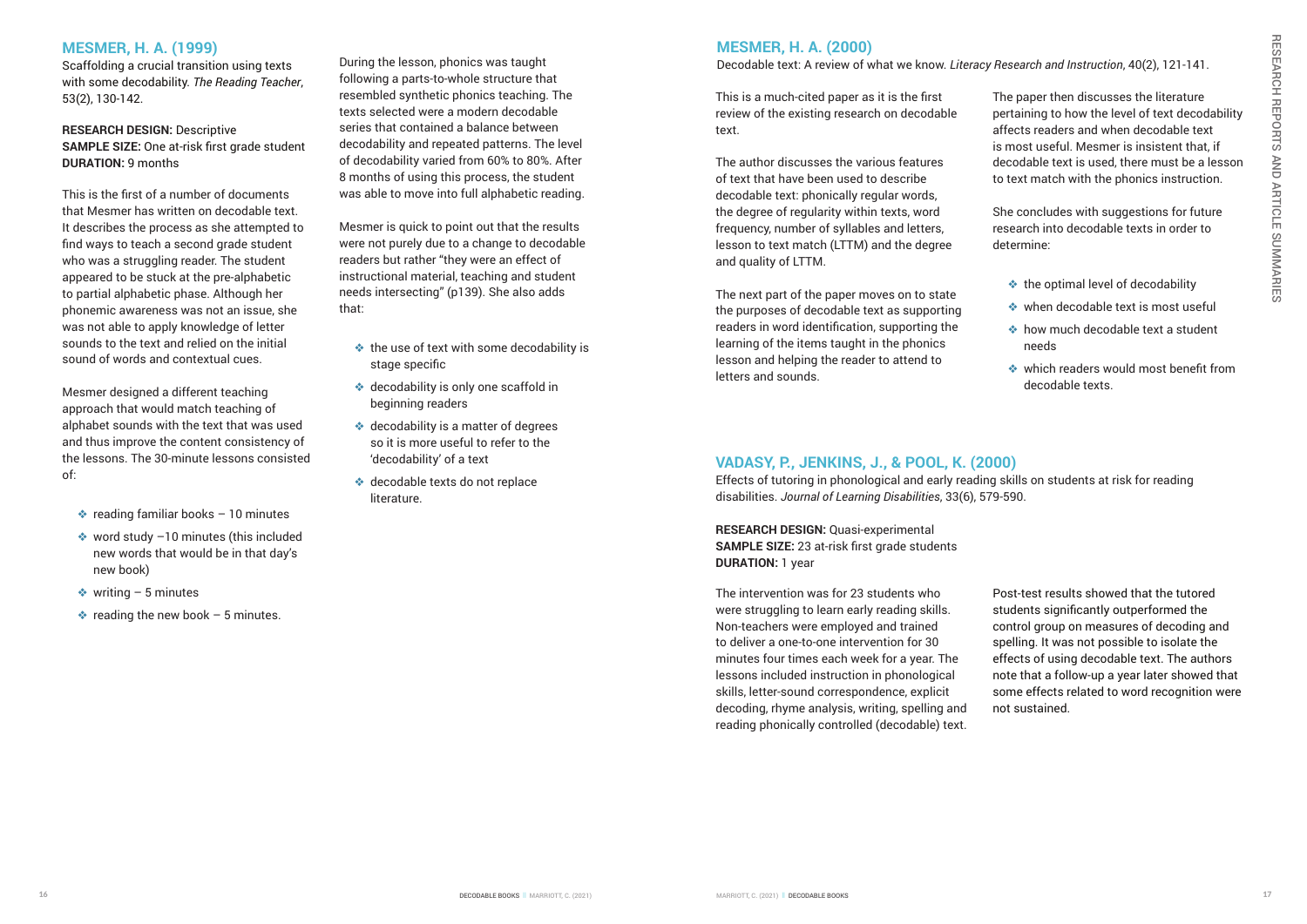### **Hoffman, J. V., Sailors, M., & Patterson, E. U. (2002)**

Decodable texts for beginning reading instruction. *Journal of Literacy Research*, 34(3), 269-298.

### **Jenkins, J. R., Vadasy, P., Peyton, J. A., & Sanders, E. A. (2003)** Decodable text – where to find it. *The Reading Teacher*, 57(2), 185-189.

The authors present a case for the design of beginning readers to be based on three factors: decodability, predictability and engaging qualities. A text is deemed decodable if the phonic elements have been taught prior to the book being read. Predictability refers to scaffold supports such as rhyme, picture clues and repeated phrases of words. Engaging qualities are what makes text interesting, relevant and exciting.

The danger here is that with an extreme focus on decodability we lose sight of other factors that must be considered in the development of text for beginning reading. Even within the area of decodability, the results suggest more careful work is needed. The instructional consistency conception of decodable text (i.e., words are deemed decodable based on the skills that have been previously taught) reflects a rational model of teaching and learning that makes sense at the surface level (Shulman, 1986). But as research on teaching has demonstrated over the past two decades, teaching and learning are not always, or even typically, rational. Indeed, teaching and learning are complex domains that reflect numerous influences and factors. The

assumption that teachers will systematically follow a basal scope and sequence is contradicted by the research (Hoffman et al., 1998). This is not to suggest that articulation between the skills and texts is inappropriate in program design, but it does suggest that a conception of decodable text that rests on this assumption may be flawed. It may prove a better strategy to locate the instructional consistency perspective for text within the instructional design construct where the progression of decoding practice and instruction across levels is in focus. This would leave decodability as a within-word dimension to sit alongside predictability as two text accessibility factors. The conception of decodability as a word-level factor that operates in conjunction with predictability to produce accessible texts is supported in our data. Instructional design as a text factor, in this view, is more attentive to the progression of within-word features across levels of text. Decodability as a text factor is placed alongside predictability to describe accessibility at a given point in time. The two constructs are clearly related but differ in their points of emphasis. (pp292-293)

> **RESEARCH DESIGN: Descriptive study Sample size:** 248 low and average-achieving second grade students **Duration:** 15 weeks

### **Brown, K. (2003)**

What do I say when they get stuck on a word? Aligning teachers' prompts with students' development. *The Reading Teacher,* 56(8), 720-733.

Although not specifically about decodable text, this paper adds to Brown (1999) by looking at what texts are most appropriate at a particular level of early reading development and the kinds of teacher prompts and

responses that are most effective with the texts that are used. The author classifies the word recognition prompts as code-oriented, holistic or eclectic and gives examples of how, when and for whom each may be used.

The authors discuss what decodable text is, the history of its use and the theory behind why to use it. They offer a way to determine whether a particular text is appropriate for a student by using the following process:

- 1. Inspect the phonic elements featured in a specific storybook.
- 2. Compare the featured elements with the phonics knowledge of individual students.
- 3. For independent reading practice, select storybooks containing phonic elements that students have mastered.
- 4. For assisted reading practice, select storybooks containing phonic elements that children are currently learning.
- 5. Before students read a storybook, note the book's non-decodable words and teach any that students do not already know. (p187)

Decodable texts represent one of several types of early reading texts, all of which are useful in promoting reading acquisition (Hiebert, 1999). Whereas decodable texts emphasize phonetic control, other kinds of texts emphasize literature, language patterns, predictability, or high-frequency words. Like many other aspects of reading instruction, research has yet to settle questions of when, how much, and for whom different text approaches are beneficial. Decodable storybooks may be useful for beginning readers needing persuasion that phonics has utility, for those requiring additional practice applying phonic knowledge, and for those struggling to secure word-specific graphophonemic linkages in memory. (pp187-188)

### **Compton, D. L., Appleton, A. C., & Hosp, M. K. (2004)**

Exploring the relationship between text-levelling systems and reading accuracy and fluency in second-grade students who are average and poor readers. *Learning Disabilities Research and Practice*, 19(3), 176-184.

The authors investigated the influence of decodability, readability, average number of words per sentence, percentage of high-frequency words and percentage of multisyllabic words. Fifteen texts were graded using these measures. Students then read one passage from each text each week

for 1 minute. The students were scored on accuracy and fluency. The results showed a correlation between accuracy and fluency with the number of high-frequency words. In addition, greater fluency was associated with greater percentages of decodable words.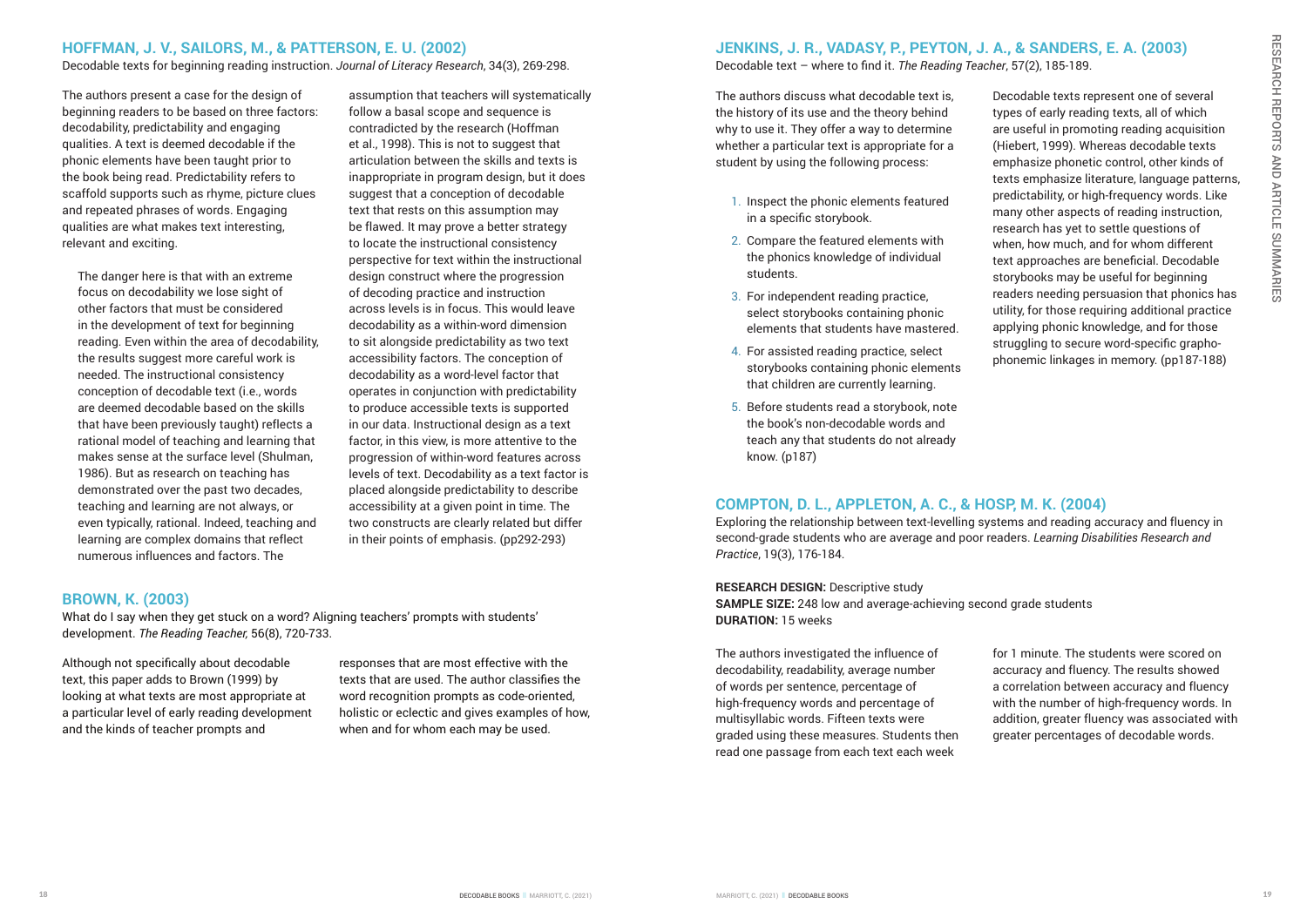### **Jenkins, J. R., Peyton, J. A., Sanders, E. A., & Vadasy, P. F. (2004)**

Effects of reading decodable texts in supplemental first-grade tutoring. *Scientific Studies of Reading*, 8(1), 53-85.

**Research design:** Experimental **Sample size:** 99 low-performing first grade students **Duration:** 25 weeks

This study is cited in most of the recent research on the influence and efficacy of decodable readers. The authors' focus was on the effect of the decodability of text during a period of supplemental tutoring with at-risk beginning readers by paraprofessional tutors. The study divided the students into three groups: more decodable (39), less decodable (40) and the control group (20). Whether or not a book was more or less decodable was based upon the phonics elements to be taught up to that point (LTTM) The tutoring lasted for 25 weeks, and students were tutored four times each week for 30 minutes.

The results are stated by the authors as follows:

**Research design:** Quasi-experimental **Sample size:** 298 – two cohorts over 2 years of at-risk first grade students **DURATION: 2 years** 

The strongest generalizations of our results might go something like this. Supplemental phonics instruction along with successful practice in text reading (regardless of decodability levels of the texts) may be sufficient for a majority of at-risk first graders to reach grade-level in two critical areas of reading—development of word-specific representations in memory and skill in decoding unfamiliar words. Decodable texts do not add value to supplemental tutoring programs, even for students who demonstrate more serious limitations in acquiring print–speech codes. However, accepting these generalizations overlooks an important fact; although effect sizes for the text variable were exceedingly small, our result is essentially a nondifference. (p81) [emphasis added]

> **Research design:** Experimental **Sample size:** 23 grade 1 students **DURATION:** 14 days – 20-minute daily lessons

The authors qualify the results by adding that there are other factors in text construction that must be taken into account when interpreting the results, such as the engaging quality of the text and the number of each of the following: tokens (total words), unique words (new to the text), singletons (words that occur only once), non-decodable words, repetitions, word frequency and sentence complexity. Added to this are influencing classroom factors such as the quality of classroom instruction and the availability of supplemental resources.

### **Mathes, P. G., Denton, C. A., Fletcher, J. M., Anthony, J. L., Francis, D. J., & Schatschneider, C. (2005)**

The effects of theoretically different instruction and student characteristics on the skills of struggling readers. *Reading Research Quarterly*, 40(2), 148-182.

This study was multidimensional in its investigation. Firstly, it looked at the effects of combining enhanced classroom instruction with supplemental small group tutoring. Secondly, it compared the effects of two forms of supplemental tutoring that were based on different theoretical orientations. One was aligned with the model of direct teaching and used decodable readers, and the other was based on a cognitive-apprenticeship theory and used authentic text. Instruction took place from October to May, 5 days each week for 40 minutes per session.

At the end of 2 years, the data showed that both groups who received supplemental tutoring improved and that there was very little difference in the results between the two groups.

The authors conclude that:

it is possible to provide effective early reading instruction to students at risk for reading difficulties using text that is not phonetically decodable and without following a detailed scope and sequence … We propose that these findings lend support to the argument that it is time to stop debating the "best" method for providing early reading intervention. Time is better devoted to determining how to overcome the great challenges that exist in getting effective interventions placed into schools. (pp179-180)

### **Mesmer, H. A. (2005)**

Text decodability and the first-grade reader. *Reading and Writing Quarterly*, 21(1), 61-86.

This study is a replication of Mesmer (1999). The researcher taught the children in six small groups, with half being the control group. The lessons used decodable readers that were matched to the phonics teaching (LTTM).

At the end of the intervention, the results showed that:

❖ the treatment group were slightly more accurate and less likely to appeal to the examiner

- but were more likely to repeat words or phrases
- ❖ the treatment group did not display more autonomy in all reading behaviours and did not self-correct at higher rates
- ❖ the use of decodable readers ensured that the application of lessons learned in phonics instruction was more likely to be applied
- of decodables.

❖ students need to have a firm understanding of the alphabetic principle to make the best use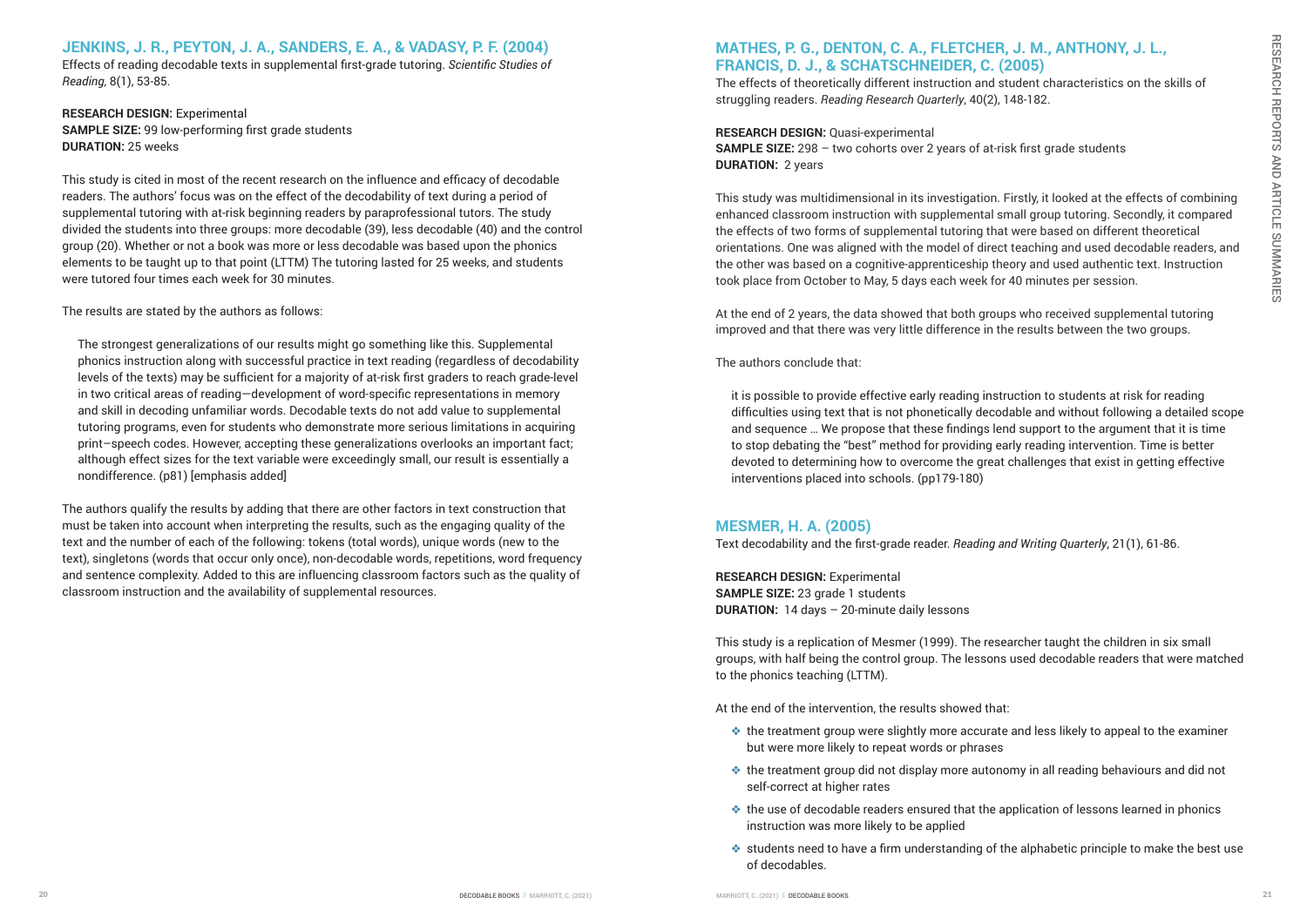### **Menon, S., & Hiebert, E. H. (2005)**

A comparison of first graders' reading with little books or literature-based basal anthologies. *Reading Research Quarterly*, 40(1), 12-38.

**Research design:** Descriptive **Sample size:** 75 mixed-ability first grade students **Duration:** 15 weeks

This paper is especially useful as it details the use of the TExT (Text Elements by Task) model to determine the difficulty presented by texts by examining linguistic content and cognitive load:

- $\triangleq$  Linguistic content includes the nature, number and repetitions of high-frequency words, the nature and repetitions of rhymes, the number of concrete words and decodability.
- ❖ Cognitive load includes word density ratios (number of unique words to total words in the text), number of single occurring words, number of word repetitions, text length and text level features that include the predictability of syntactic structures and story patterns, genre and the match between illustrations, text and word decodability.

**SAMPLE SIZE:** 35 first grade mixed ability – special education students excluded **Duration:** 12 days

The intervention compared the use of little readers (Ready Readers) with a literature-based basal anthology (Invitations to Literacy). The Ready Readers are constructed to balance phonics content and high-frequency words with picture-text match, predictability and language style. In other words, Ready Readers attended to multiple elements of text features in order to provide a balance of linguistic content with cognitive load. Invitations to Literacy is more focused on developing listening skills, vocabulary and literature appreciation.

The results showed that the students who were taught using the Ready Readers achieved higher results by the end of the intervention.

… the findings of this study suggest that texts that have been crafted to incorporate multiple text- and word-level scaffolds can support the transition into independent word solving and passage reading, especially for children who are challenged. (p37)

### **Cunningham, A. (2006)**

Accounting for children's orthographic learning while reading text: Do children self-teach? *Journal of Experimental Child Psychology*, 95(1), 56-77.

### **Research design:** Descriptive

This investigation tested the ability of students to self-teach during the reading of typically connected text. It found that word recognition was influenced by more than solely phonic based strategies.

Thus, it can be inferred that semantic information and syntactic structure within the stories exerted a reliable effect on the accuracy of target word reading and facilitated word recognition. (p65)

### **Beverly, B. L., Giles, R. M., & Buck, K. L. (2009)**

First-grade reading gains following enrichment: Phonics plus decodable texts compared to authentic literature read aloud. *Reading Improvement*, 46(4), 191-205.

**Research design:** Quasi-experimental **Sample size:** 32 first grade mixed-ability students **Duration:** 15 weeks

Phonics instruction with decodable texts reading practice was compared to alternate reading enrichments. Thirty-two first-graders participated. One group practised reading decodable texts after phonics instruction. Another group heard authentic literature read aloud, and the third group participated in phonics combined with authentic literature. Additionally, an untreated classroom was compared to a treated classroom for a school-based reading measure, DIBELS.

Significant gains on DIBELS were found for the treated classroom compared to an untreated classroom following the semester of the enrichment. All treatment groups showed measurable reading gains, but the effect of the treatment text varied by reading level. Below-average readers demonstrated greater comprehension increases than average readers given phonics plus decodable texts, but average readers had greater improvements following authentic literature read aloud.

Conclusion: Explicit phonics instruction and reading practice with decodable texts can be a prerequisite to successful comprehension for beginning readers. However, as readers advance, they are more likely to benefit from challenging and meaningful literature.

### **Solity, J., & Vousden, J. (2009)**

Real books vs reading schemes: A new perspective from instructional psychology. *Educational Psychology*, 29(4), 469-511.

The authors explore the nature of reading schemes by examining two reading schemes, Rhyme Word (phonic based) and Oxford Reading Tree (levelled readers). They are compared with adult literature across a range of text features.

Thus, children will have opportunities to practise their skills as often within real books as within a reading scheme. The analysis also suggests that there is little difference, despite claims to the contrary, in the structure of reading schemes and real books, and many of the claimed advantages for reading schemes cannot be maintained in the light of the data presented. (p503)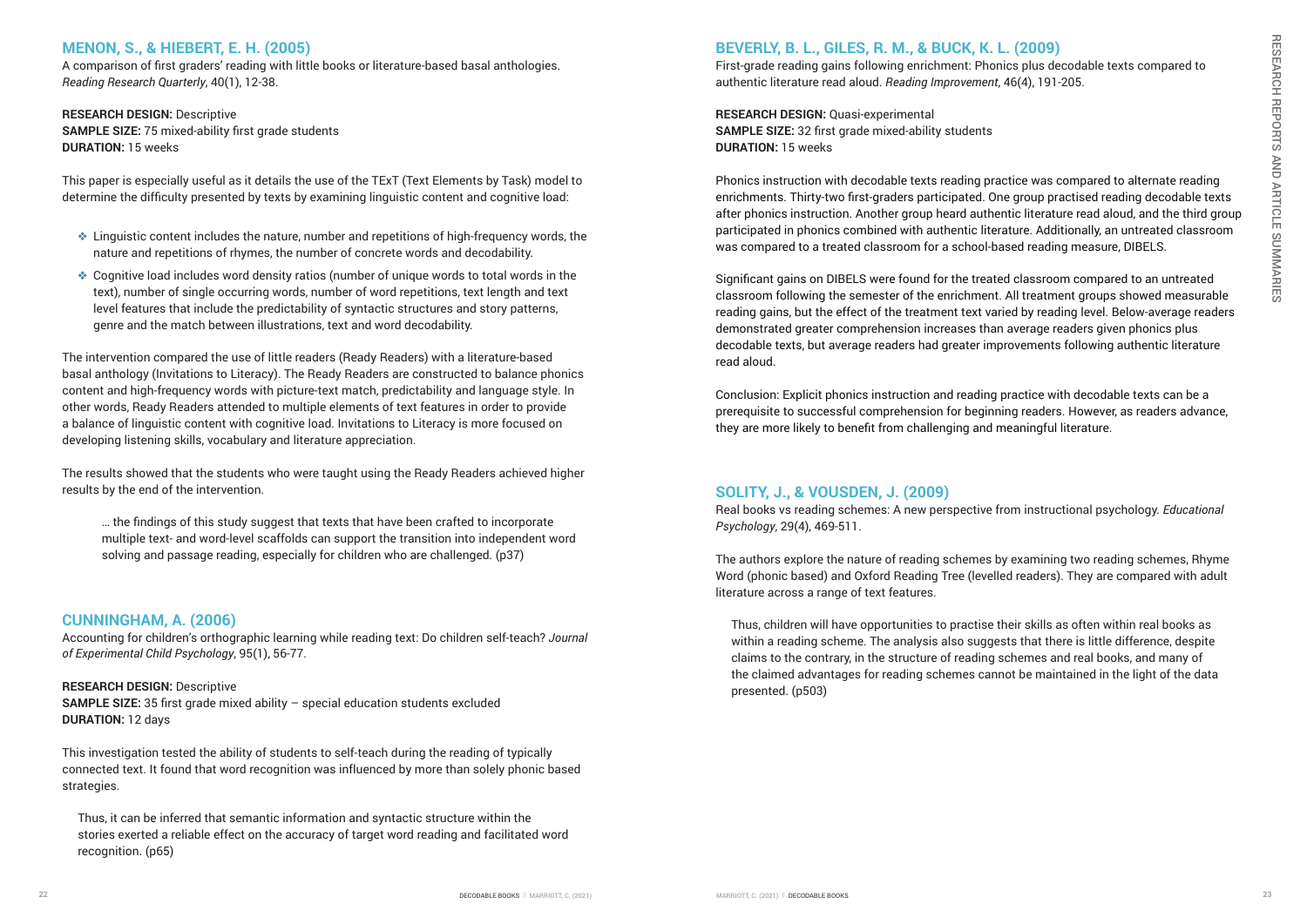### **Adams, M. (2008)**

Decodable text: Why, when, and how? In E. H. Hiebert & M. Sailors (Eds.), *Finding the right texts: What works for beginning and struggling readers* (pp. 23-46). New York, NY: Guilford Press.

Adams gives a very useful historical reflection on the design and use of decodables. There follows a detailed rationale for using decodable readers, including a discussion of the muchcited study by Juel and Roper-Schneider (1985). Adams then describes the process she and colleagues went through when designing the Open Court readers that became one of two reading programmes adopted for use in classrooms in California. She emphasises the need for letter sounds to be taught before they are used in texts by students in kindergarten and grade one.

In contrast to a strict lesson to text match (LTTM), she advocated (unsuccessfully) for the texts to contain basic consonants from the start. In addition to contributing to a problem-solving approach to reading it would:

**Research design:** Descriptive **Sample size:** 74 mixed-ability grade 1 students **DURATION:** 1 year

… allow us to exercise word families more richly and flexibly, thus discouraging children from trying to rote memorise their way to literacy, while hastening decoding habit and, through that, the growth of the underlying orthographic representations. Besides which, we argued, nobody had ever seen a child whose inventive spelling extended only through the letter *Mm* on *Mm* day. (p39)

With regard to high-frequency irregular words (structure words) that are essential at the earliest stages (*to, the, was, you, they, are, is*), she recommends that they be taught before the child encounters them in text. The overarching consideration is that, after being taught the use of letter sounds in phonics lessons, the student should then be able to practise the use of that knowledge in text and thus read it successfully. Adams concludes with a caution that decodable texts are for a limited time and also that the difficulty of a text depends upon more than just decodability.

### **Mesmer, H. A. (2010)**

Textual scaffolds for developing fluency in beginning readers: Accuracy and reading rate in qualitatively levelled and decodable text. *Literacy Research and Instruction*, 49(1), 20-39.

This article is summarised by Frey (2012) as follows:

Mesmer (2010) includes a detailed review of the limited literature on the effects of different types of text on reading development in an attempt to address what she describes as the muddled evidentiary picture regarding the relative benefits of leveled and decodable texts in supporting accuracy and fluency. Mesmer worked with 74 1<sup>st</sup> grade students, having them read an appropriately leveled decodable text as well as an appropriately leveled qualitativelyleveled text at four different points during a school year. She analyzed student reading data for accuracy and fluency hoping to clarify the effect of different types of texts on student reading performance. Her results, however, were mixed and served to further confound the debate. Data from the first set of students showed they were significantly more accurate reading decodable texts vs. the qualitatively-leveled texts. Data from the second set of

students, however, showed the opposite outcome. For the first set of students, practice had no significant effect on their reading accuracy scores whereas for the second set of students, practice had a significant effect on reading accuracy. Additionally, both sets of students read the decodable texts significantly less fluently than they read qualitatively-leveled texts  $-$  both during their initial readings and across all subsequent retesting over the course of the year. Mesmer also found a significant text by practice interaction, indicating that students reading the leveled texts were getting significantly more fluent with practice than were students who read the decodable texts. (p13)

### **Adams, M. (2011)**

The relation between alphabetic basics, word recognition, and reading. In S. J. Samuels & A. E. Farstrup (Eds.), *What research has to say about reading instruction* (pp4-24). Newark, DE: International Reading Association.

Many basic function words in English pose problems for young readers in two ways. First, these words are poorly distinguished orally ("I want a glass uh milk"). Second, many sport spelling–sound correspondences that are irregular, or at least sophisticated relative to entry-level phonics standards. Because these words arise so frequently (and take on new importance) in written text, it is wise to help students master their spellings and usages before decodable texts are introduced. (p19)

### **Frey, R. (2012)**

Rethinking the role of decodable texts in early literacy instruction (Unpublished PhD thesis).

**Research design:** Descriptive **Sample size:** 47 mixed-ability first grade students **Duration:** 5 months

This study is especially interesting as it presents a number of questions about the use of decodable books that are used within an LTTM format. Frey investigated the use of decodable books with 47 first grade students who were being taught reading using decodable readers that were matched to the items taught in the phonics lessons. He met with the students twice each week over a period of 5 months. He listened to them read from the decodable reader that they had most recently had during instructional reading. He made a detailed record of their reading including substitutions, omissions, insertions and refusals. If a student could not read a word within 3 seconds, the student was told the word.

The results showed that the top tercile of students read the books with 100% accuracy and gained little from reading the texts. The middle tercile made moderate gains and clearly benefited from the texts in terms of reading accuracy, although their error patterns showed potential issues for automatic word processing. The bottom tercile was the most concerning as the error rate indicated the books were too difficult and they were not learning enough from the reading of the texts to increase their automaticity or fluency. The majority of the errors were on decodable words. This error rate was higher than on the less-decodable high-frequency words.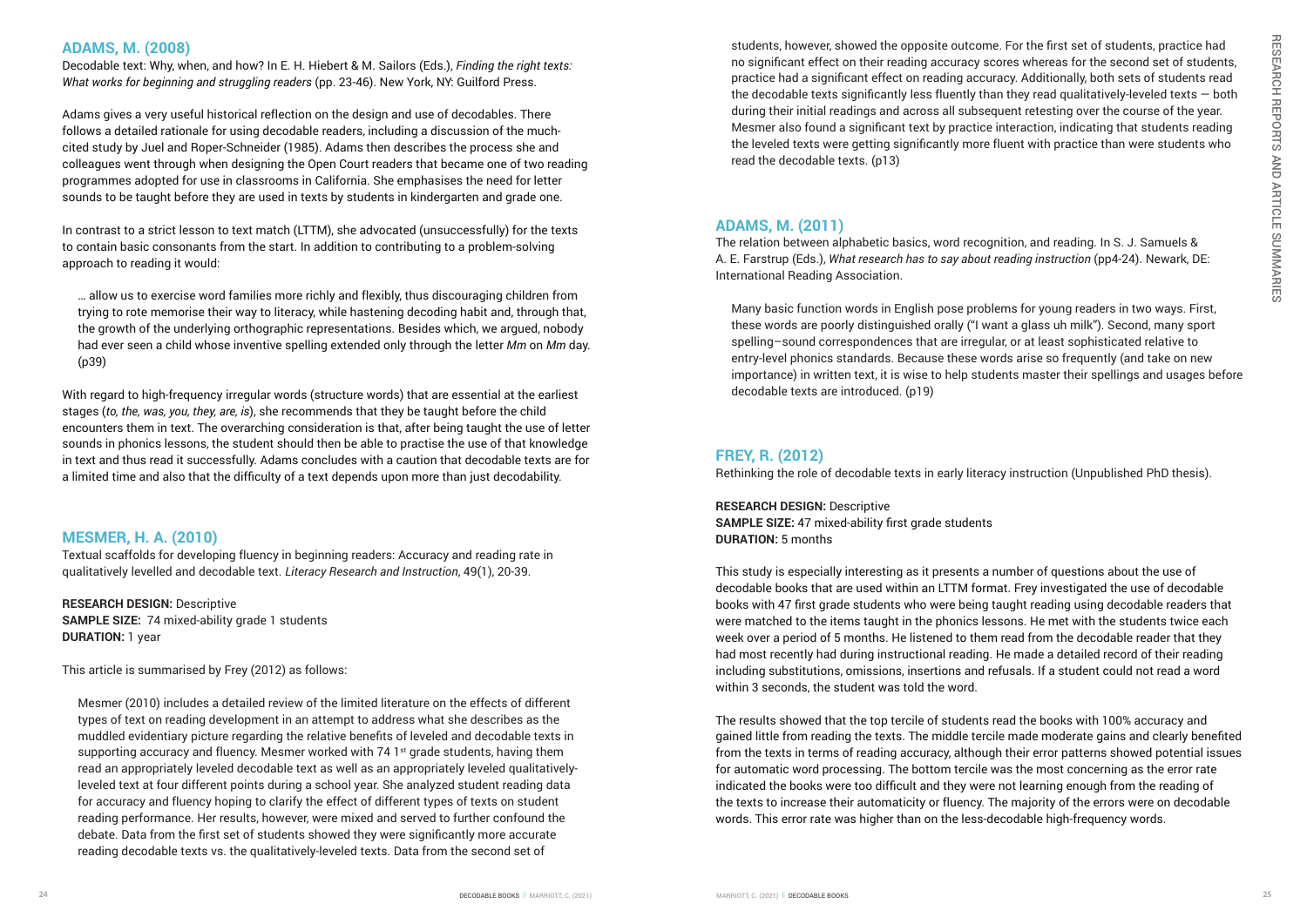Frey concludes that decodable books are problematic for a number of reasons:

- ❖ They provided few opportunities for learning for more able readers.
- ❖ In an LTTM model, it is assumed that taught means learned. This is counter to what we know, especially of at-risk students.
- ❖ Repeated inclusion of low-frequency words.
- ❖ The use of unusual language patterns.
- ❖ Lessons not paced to the learning needs of the struggling reader.
- ❖ Too many sight words introduced too soon.

Frey suggests that texts for beginning readers need to be mindful of the necessity for a level of decodability but also the other aspects that are necessary.

### **Cheatham, J. P., & Allor, J. H. (2012)**

The influence of decodability in early reading text on reading achievement: A review of the evidence. *Reading and Writing: An Interdisciplinary Journal*, 25(9), 2223-2246

This review synthesises the research on decodability as a characteristic of text. Seven studies are examined (Compton et al., 2004; Hiebert & Fisher, 2007; Jenkins et al., 2004; Juel & Roper-Schneider, 1985; Hoffman et al., 2001; Mesmer, 2005, 2010).

The authors came to the following conclusions:

- $\triangleq$  there are only three empirical studies
- ❖ the sample sizes are small
- ❖ none of the studies separated the text effectiveness from the instruction.

- ❖ Decodability of text is a critical characteristic of early reading text. However, it is only one characteristic and the degree of decodability needed is as yet unclear.
- ❖ Decodable text may offer opportunities for accuracy and fluency.
- ❖ Other factors need to be considered when designing early readers such as high-frequency words, high-utility phonics, critical word factor (Hiebert & Fisher, 2007), high interest, meaningfulness and number of word repetitions.
- ❖ Little can be said regarding the long-term effects of reading decodable readers in early years.
- ❖ There is some evidence to suggest that decodable readers are best used during the partial and full alphabetic phases in reading.
- ❖ Decodability should be considered a characteristic of text, not a type of text.

The authors conclude by saying that text with some degree of decodability may be useful for readers in the early stages of reading and that there is evidence that supports the need for texts to be based upon multiple criteria.

### **Bogan, B. L. (2012)**

Decodable and predictable texts: Forgotten resources to teach the beginning reader. *Journal of Arts and Commerce*, 1(6), 1-8.

This paper is a review of the research into the efficacy of decodable and predictable text, specifically with students between the ages of 5 and 8. The author found only five research studies on decodable text, and he gives a short summary of each (Brown, 1999; Hiebert, 1999; Juel & Roper-Schneider, 1985; Mesmer, 1999; Stein et al., 1999).

He concluded that, in each of these studies, decodable text was found to be useful for the beginning reader. He writes that the three limitations to these studies are that:

### **Cheatham, J. P., Allor, J. H., & Roberts, J. K. (2013)**

How does independent practice of multiple-criteria text influence the reading performance and development of second graders? *Learning Disability Quarterly*, 37(1), 3-14.

**Research design:** Descriptive **Sample size:** 62 second grade mixed ability **Duration:** 10 weeks

This study compared independent practice with multiple-criteria text that targeted high-frequency words, decodability and meaningfulness with authentic literature. The multiple-criteria text has inbuilt scaffolds to assist the developing reader while authentic literature has no deliberately constructed scaffolds.

The study found that there were no statistically significant differences between the groups but did find a moderate effect size of 0.67 for developing readers using the multiple-criteria text. There was an indication that scaffolds built into the text may provide assistance for developing readers but not advanced decoders.

The authors also advise that caution be used when interpreting the results because of sample size and treatment duration and that fluency and comprehension were not measured.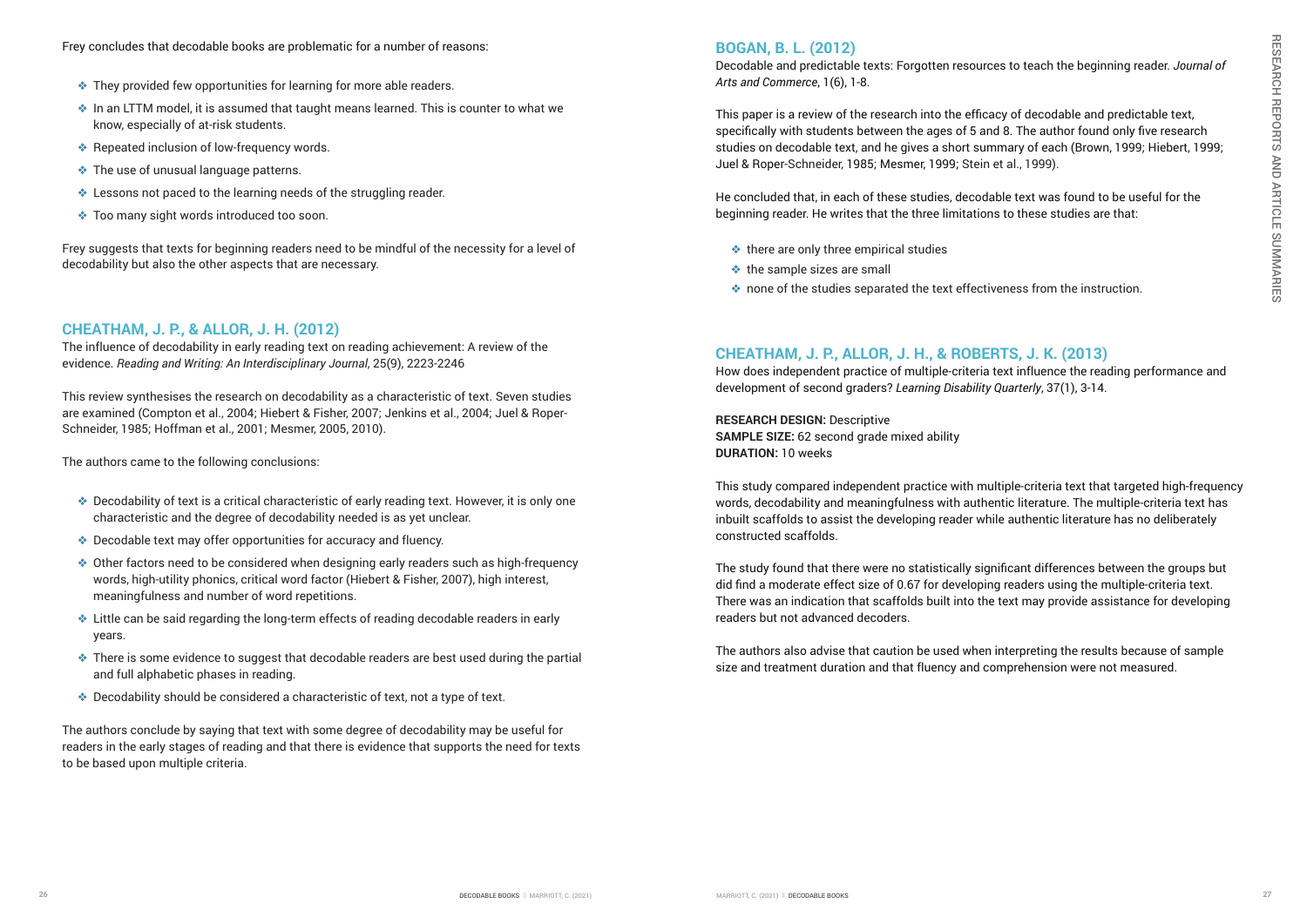### **Murray, M. S., Munger, K. A., & Hiebert, E. H. (2014)**

An analysis of two reading intervention programs: How do the words, texts, and programs compare? *The Elementary School Journal*, 114(4), 479-500.

Hiebert has done considerable work to develop theory around the use of text as well as investigating the qualities of text and developing texts. In this study, she and her colleagues look at two types of text used in reading intervention programmes to help understand the usefulness of each. Both programmes are highly influenced by an underlying philosophy. One programme is a code-based series while the other is meaning based.

Three features of texts are looked at:

- ❖ Word level number of words, unique words, singletons, concrete words, highly frequent words, multisyllabic words and phonetically regular words.
- $\triangleq$  Text level how often words repeat and percentages of singletons per unique words.
- ❖ Programme level lesson to text match (LTTM).

The benefits of the meaning-based texts are many high-frequency words to develop sight vocabulary, a large proportion of multisyllabic words to permit reading real words early on, high repetition of words to increase sight vocabulary and varied language patterns. The drawbacks are too many multisyllabic words at higher levels that may lead to guessing, a low percentage of phonetically regular words and LTTM to allow practising of phonics skills and a high percentage of singletons.

The benefits of the code-based texts are many high-frequency words, fewer multisyllabic words, high percentages of phonically regular words and a high LTTM. The drawbacks are a high percentage of singletons, a low percentage of word repetition and constrained language patterns.

The authors suggest that struggling readers may benefit from both texts being used as each will address the shortcomings of the other.

### **Denton, A. C., Fletcher, J., Taylor, P., Barth, A., & Vaughn, S. (2014)**

An experimental evaluation of guided reading and explicit interventions for primary-grade students at-risk for reading difficulties, *Journal of Research on Educational Effectiveness*, 7(3), 268- 293.

**Research design:** Experimental **Sample size:** 218 at-risk first grade students **Duration:** 23-25 weeks

Guided reading (GR) was contrasted with explicit teaching (ET) in a supplementary support for at-risk readers in the first grade of school. Guided reading used levelled books, while the explicit teaching used fully decodable books. Both groups improved over typical class instruction. The ET group did better than the GR group on measures of comprehension, fluency and phonemic decoding.

### **Hiebert, E. H. (2015)**

Changing readers, changing texts: Beginning reading texts from 1960 to 2010. *The Journal of Education*, 195(3), 1-13.

The following quote concisely summarises the main thrust of what Hiebert is saying:

Typically, a review of research ends with a call for more research, and this one is no exception, calling for research that can lead to the development of a model of text that integrates the word-level features in the three types of beginning reading texts of the past 50 years: highfrequency, phonetically regular, and meaningful or engaging. As this article has shown, each change in texts over the years has focused on one of these three types of words. When each text type was introduced as an innovative reform, it was viewed as a competitor for the existing or previous text types. In actuality, all three of these elements, combined with elements related to syntax, discourse/genre, and program, require consideration in a comprehensive model of text for beginning readers (Hiebert, 1999; Mesmer, Cunningham, & Hiebert, 2012). Indeed, evidence shows that all three features of words—meaningfulness, frequency, and grapho-phonemic-morphemic structures—influence the speed with which words are recognized and the number of repetitions required to learn a word, and that these variables interact with one another (Laxon et al., 2002; Martinet et al., 2004). (p10)

### **Hiebert, E. H., & Fisher, C. W. (2016)**

*A comparison of the effects of two phonetically regular text types on young English learners' literacy*. Reading Research Report 16.01. Santa Cruz, CA: TextProject.

**Research design:** Quasi-experimental **Sample size:** 81 grade one English language learners **Duration:** 12 weeks

This study looked at two different text types:

- ❖ Phonetically regular phoneme (PRP) decodable books with a lesson to text match (LTTM) structure. These books focus on practice with individual phonemes.
- ❖ Phonetically regular rhyme (PRR) decodable books. These books emphasised a regularity of rhyme patterns that offered repeated opportunities within each text.

The students were taught over a period of 20 hours then retested. When compared with the control group, the intervention groups outperformed the control group on fluency and word recognition measures. The PRR group scored higher than the PRP group on all measures except comprehension. The results indicate that books other than PRP may achieve similar or better results with beginning readers.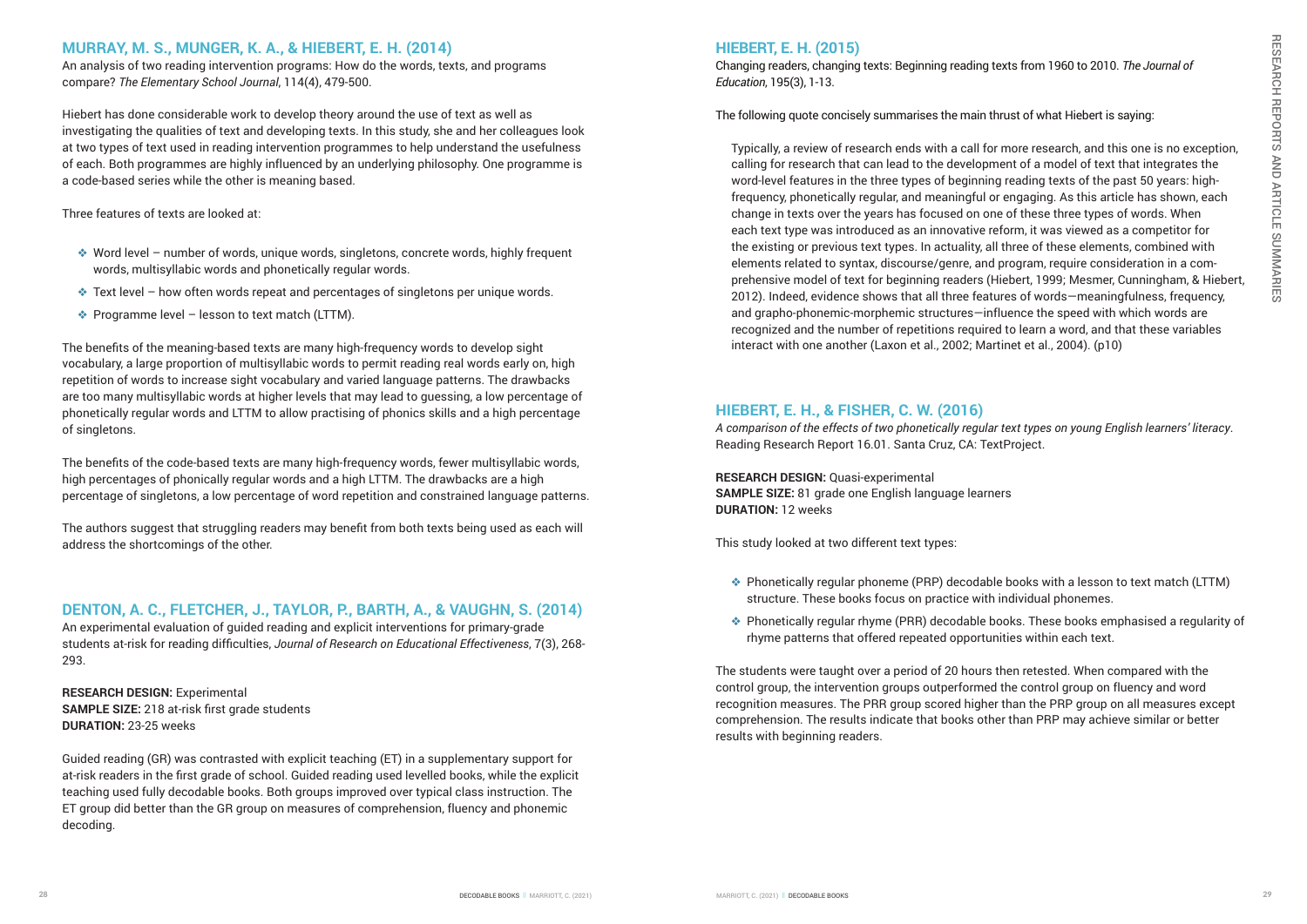### **Chapman, J., Arrow, A., Braid, C., Tunmer, W., & Greaney, K. (2018)**

*The Early Literacy Project: Final milestone report*. Palmerston North, New Zealand: Massey University.

**Research design:** Quasi-experimental

**Sample size:** Cohort 1 = 359, Cohort 2 = 342 – both cohorts were mixed-ability year 1 students **Duration:** Cohort 1 = 30 months, Cohort 2 = 18 months

The project was conducted between February 2015 and July 2017. Initially, there was one cohort of 359 new entrant students and 62 teachers from 39 schools. There was an intervention group and a comparison group. A second cohort was added in 2016 with 342 students. This had three groups: comparison, intervention and an added group called intervention\* that had been part of the comparison group of Cohort 1.

This was to be a randomised control trial (RCT) research project, but because of issues with the number of schools that volunteered to participate, it ended up being a quasi-random volunteer sampling design.

The purpose of the research was to investigate the effect of teacher professional learning development (PLD) in code-based knowledge and teaching strategies on the literacy development of the students. Specifically, the researchers were looking for evidence of improvement in literacy learning outcomes and motivation in reading, a reduction in the literacy achievement gap and increased teacher confidence in teaching word level skills.

The results from Cohort 1 yielded very little difference between the intervention and comparison group. For Cohort 2, the project made adjustments to the PLD process, how teachers were supported and the student texts. For Cohort 1, they use levelled texts, but for Cohort 2, the texts that were used were decodable texts and were used with students as required after the phonic knowledge needed to decode the words had been taught in class.

The results from Cohort 2 were compared by school decile band (a school rating for funding purposes based on socio-economic status of the community) and demonstrated that:

- ❖ the intervention group achieved statistically significant greater growth in a number of areas related to phonological awareness, single word reading (Burt test), spelling and book level (at the middle of year 2 only)
- ❖ the teachers achieved important gains in knowledge and skill in teaching reading
- ❖ the self-efficacy of the students showed no difference between the groups.

While there was significant improvement for low-decile students on the Burt test, book level and spelling, the difference between the intervention scores and comparison scores on these measures decreased as decile bands increased and the high-decile school scores were very similar to the intervention scores in all three areas.

The authors state that the results "are especially beneficial for students attending low decile schools" (p101). From an analysis of the data, this is an obvious conclusion. When writing about the texts used, they then state "Early reading teaching would be enhanced by the use of decodable texts that support a developmental scope and sequence. Such texts provide support for both teachers and learners." (p102). This statement makes no reference to decile band, and

the implication is that it refers to all children in all schools. Such a sweeping statement does not appear to be warranted on the basis of the data presented, as the difference between the intervention group and the comparison group became minimal in high-decile schools in key areas of book level, word reading and spelling.

The authors made the following recommendations from the results of the project:

and replaced by a much more contemporary text for teachers, based on the abundance of

- 1. A national strategy should be developed to upskill New Entrant/Year 1 teachers in the importance, knowledge, and use of foundational language skills involved in successful literacy learning.
- 2. The instruction guidebook "Effective Literacy Practice in Years 1 to 4" should be phased out contemporary research frequently mentioned in this report.
- designed to provide teachers of New Entrant/Year 1 students with effective tools for teaching the five key areas required for effective literacy instruction.
- 4. A process for instituting change in initial teacher education literacy courses should be developed and implemented. (pp106-108)

3. A strategy should be developed for the implementation of a comprehensive PLD programme

**If the recommendations above were implemented, it would signal a significant shift in the way reading is taught in the early years of school in New Zealand.**

### **Castles, A., Rastle, K., & Nation, K. (2018)**

Ending the reading wars: Reading acquisition from novice to expert. *Psychological Science in the Public Interest*, 19(1), 5-51.

The paper has been included as it has been heavily cited. The authors endorse the use of decodable readers in the early stages of reading to assist the student when practising the lessons taught in phonics in a structured and systematic way. The authors caution that decodable readers have much-reduced value for students once they have learned "a core set of phoneme-grapheme correspondences" (p16) and will receive as much or more opportunity to practise these skills using other types of texts.

They also note that books written specifically with decodability in mind are:

… likely to be somewhat restricted in word choice and so may tend to be inferior to real books in (a) maintaining children's interest and motivation to read and (b) achieving the broader goals of building children's vocabularies and knowledge. (p16)

More research is needed to identify more specifically the point at which the limitations of decodable readers outweigh their usefulness.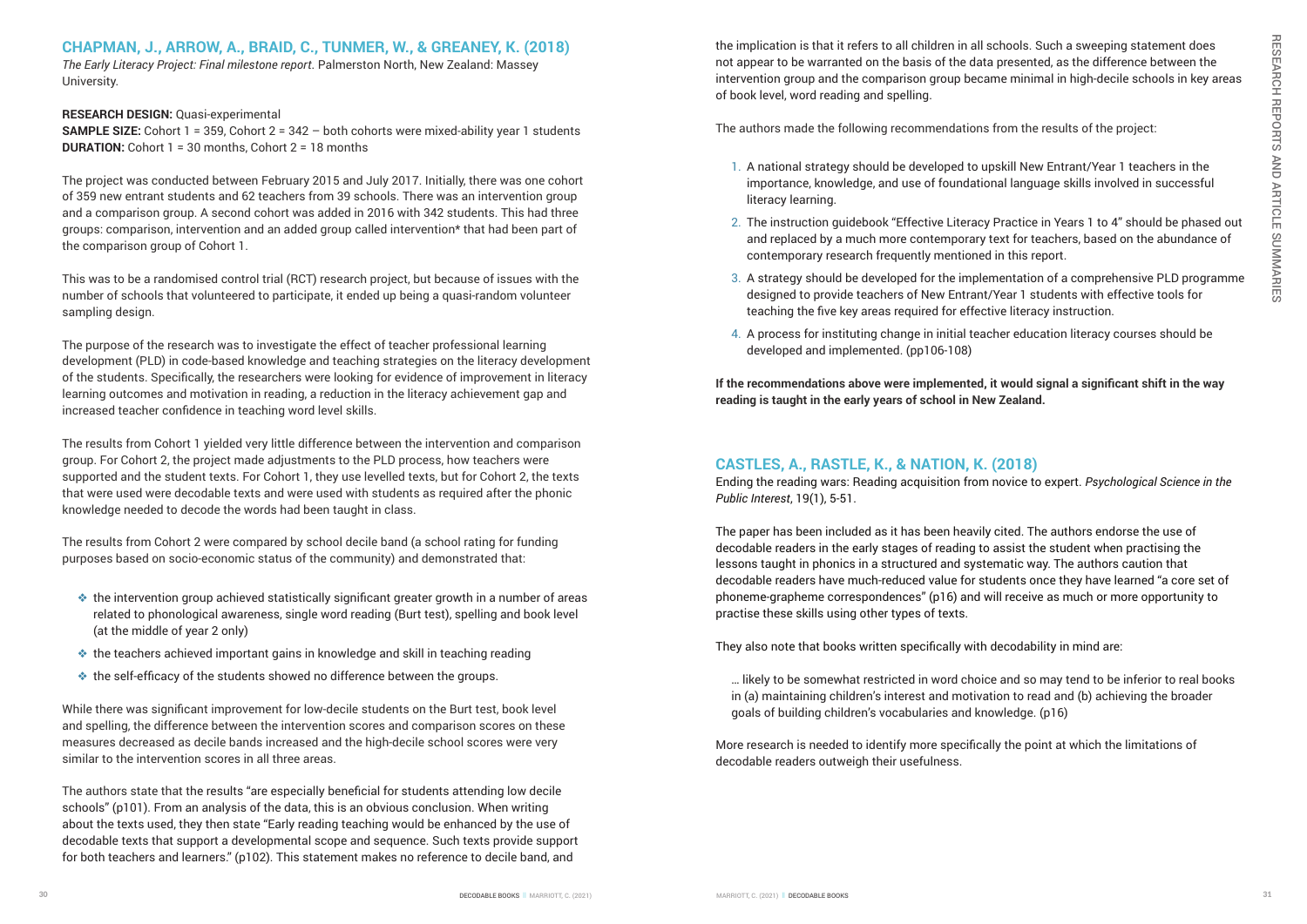### **Price-Mohr, R., & Price, C. (2020)**

**Research design:** Experimental randomised control trial – split-cluster design **Sample size:** 36 reception class – 4-5 years old, mixed ability **DURATION: 1 year** 

A comparison of children aged 4–5 years learning to read through instructional texts containing either a high or a low proportion of phonically-decodable words. *Early Childhood Education Journal*, 48(7), 39-47.

This study is unique in that it controlled for the effects of teacher instruction and thus isolated the effects of the texts used. The researchers tested the effect of using high or low phonically decodable text with 36 children during their first year at school over a period of three school terms. Three schools were involved.

The authors wrote two parallel sets of 12 books with more-decodable and less-decodable text for two separate interventions. The more-decodable set used by one group contained approximately 88% of words that were decodable, the remainder being high-frequency words. The less-decodable set used by the second group contained an average of approximately 64% non-decodable words. The less-decodable text was more supportive of teaching for meaning. Because the two sets of books were used within the same classroom and with the same teacher, it was possible to control for the confounding effects of teacher and teaching style.

The results showed that children reading the less-decodable text scored significantly higher in comprehension and close to significance in word identification and development of phonemic awareness. The authors conclude that decodable text is not only less useful the more skilful children become but also less beneficial in terms of comprehension even for beginning readers.

### **Compton Lilly, C. F., Mitra, A., Guay, M., & Spence, L. K. (2020)**

A confluence of complexity: Intersections among reading theory, neuroscience, and observations of young readers. *Reading Research Quarterly*, 55(1), 185-195.

This paper presents a multidisciplinary approach to exploring a number of aspects of present literacy teaching practice. The following quotes have been extracted as relevant to the use of decodable text:

We recognize that some teachers using structured literacy approaches will find ways to respond to the interests, experiences, and literacy abilities of individual students; however, we are concerned about the indiscriminate and unwarranted implementation of the following practices:

- ❖ Directive and/or scripted lessons that tell teachers what to say and do and the implementation of lesson sequences, often at a predetermined pace (Hanford, 2018)
- ❖ Privileging of phonemic awareness and phonics as primary decoding skills (Hanford, 2018, 2019; IDA, 2019; Paige, 2020; Pierson, n.d.; Spear-Swerling, 2019)
- ❖ Use of decodable texts that do not engage multiple dimensions of reading (Hanford, 2018; IDA, 2019; Paige, 2020; Spear-Swerling, 2019)
- ❖ Specialized forms of reading instruction designed for particular groups of students as core literacy instruction for all students and teacher educators (Hanford, 2018; Hurford et al., 2016; IDA, 2019; Pierson, n.d.)
- ❖ Mandating structured literacy programs despite the lack of clear empirical evidence to support these programs
- ❖ Privileging the interest of publishers and private education providers over students.

Furthermore, the exclusive use of decodable text, including only previously taught letter/sound patterns, denies students opportunities to negotiate multiple dimensions of reading. (p188)

Early evidence suggests that "experiential and linguistically acquired knowledge can be detected in brain activity elicited in reading natural sentences" (Anderson et al., 2019, p. 8969), in contrast to reading lists of words or pseudowords (Desai, Choi, Lai, & Henderson, 2016). In short, naturalistic reading activates the same sensorimotor systems as nonlinguistic experiences. (p191)

In sum, neuroscience has revealed that reading processes appear to involve bidirectional interactions within neural networks and information transfer across brain regions. Although phonological processing has an important role in early reading, reading at all levels is supported by semantic and embodied processes that contribute to comprehension. (p192)

Given the complexity of reading, it is impossible to justify a single approach, even for a group of students who share certain characteristics or challenges. (p193)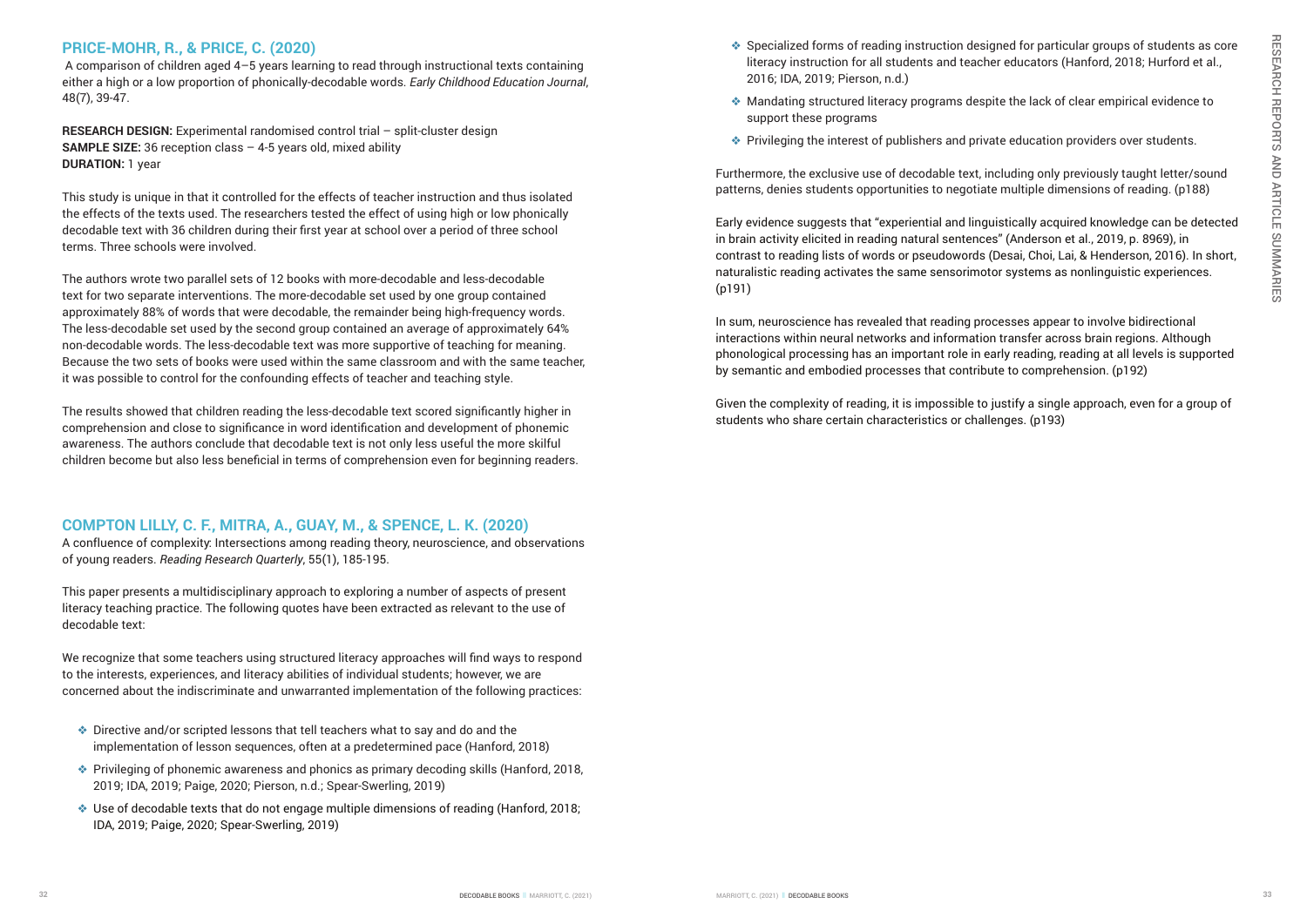**Adams, M. (2011).** The relation between alphabetic basics, word recognition, and reading. In S. J. Samuels & A. E. Farstrup (Eds.), *What research has to say about reading instruction* (pp4-24). Newark, DE: International Reading Association.

**Adams, M. (2008).** Decodable text: Why, when, and how? In E. H. Hiebert & M. Sailors (Eds.), *Finding the right texts: What works for beginning and struggling readers* (pp23-46). New York, NY: Guilford Press.

**Allington, R. (2013).** What really matters for struggling readers: Designing research-based programs. *The Reading Teacher*, 6(7), 520-530.

**Allington, R., & Woodside-Jiron, H. (1998).** Decodable text in beginning reading: Are mandates and policy based on research? *ERS Spectrum*, 16(2), 3-11. www.researchgate.net/ publication/234584457\_Decodable\_Text\_in\_Beginning\_Reading\_Are\_Mandates\_and\_Policy\_ Based\_on\_Research

**Beck, I. L. (1997).** Response to "overselling phonics." *Reading Today*, 17.

**Beverly, B. L., Giles, R. M., & Buck, K. L. (2009).** First-grade reading gains following enrichment: Phonics plus decodable texts compared to authentic literature read aloud. *Reading Improvement*, 46(4), 191-205.

**Bogan, B. L. (2012).** Decodable and predictable texts: Forgotten resources to teach the beginning reader. *Journal of Arts and Commerce*, 1(6), 1-8.

**Brown, K. (1999).** What kind of text—for whom and when? Textual scaffolding for beginning readers. *The Reading Teacher*, 53(4), 292-307. uurc.utah.edu/General/Research/Brown-ReadTchr%2053(4)-1999Dc.pdf

**Brown, K. (2003).** What do I say when they get stuck on a word? Aligning teachers' prompts with students' development. *The Reading Teacher*, 56(8), 720-733. uurc.utah.edu/General/Research/ Brown-ReadTchr%2056(8)-2003My.pdf

**Castles, A., Rastle, K., & Nation, K. (2018).** Ending the reading wars: Reading acquisition from novice to expert. *Psychological Science in the Public Interest*, 19(1), 5-51. journals.sagepub. com/doi/10.1177/1529100618772271

**Chapman J., Arrow, A., Braid, C., Tunmer, W., & Greaney, K. (2018).** *The Early Literacy Project: Final milestone report*. Palmerston North, New Zealand: Massey University. educationcounts.govt.nz/publications/schooling/early-literacy-research-project

## REFERENCES

**Cheatham, J. P., & Allor, J. H. (2012).** The influence of decodability in early reading text on reading achievement: A review of the evidence. *Reading and Writing: An Interdisciplinary Journal*, 25(9), 2223-2246.

**Cheatham, J. P., Allor, J. H., & Roberts, J. K. (2013).** How does independent practice of multiple-criteria text influence the reading performance and development of second graders? *Learning Disability Quarterly*, 37(1), 3-14. citeseerx.ist.psu.edu/viewdoc/ download?doi=10.1.1.886.4699&rep=rep1&type=pdf

**Cole, A. D. (1998).** Beginner-oriented texts in literature-based classrooms: The segue for a few struggling readers. *The Reading Teacher*, 51(6), 488-501.

**Compton, D. L., Appleton, A. C., & Hosp, M. K. (2004).** Exploring the relationship between textlevelling systems and reading accuracy and fluency in second-grade students who are average and poor readers. *Learning Disabilities Research and Practice*, 19(3), 176-184

**Compton Lilly, C. F., Mitra, A., Guay, M., & Spence, L. K. (2020).** A confluence of complexity: Intersections among reading theory, neuroscience, and observations of young readers. *Reading Research Quarterly*, 55(1), 185-195.

**Cunningham, A. (2006).** Accounting for children's orthographic learning while reading text: Do children self-teach? *Journal of Experimental Child Psychology*, 95(1), 56-77. www.researchgate.net/ publication/7067788\_Accounting\_for\_children's\_orthographic\_learning\_while\_reading\_text\_Do\_ children\_self-teach

**Denton, A. C., Fletcher, J., Taylor, P., Barth, A., & Vaughn, S. (2014).** An experimental evaluation of guided reading and explicit interventions for primary-grade students at-risk for reading difficulties. *Journal of Research on Educational Effectiveness*, 7(3), 268-293.

**Ehri, L. C. (1995).** Phases of development in learning to read by sight. *Journal of Research in Reading*, 18(2), 116-125.

**Felton, R. H. (1993).** Effects of instruction on the decoding skills of children with phonologicalprocessing problems. *Journal of Learning Disabilities*, 26(9), 583-589.

**Foorman, B., Francis, D., Fletcher, J., Schatschneider, C., & Mehta, P. (1998).** The role of instruction in learning to read: Preventing reading failure in at-risk children. *Journal of Educational Psychology,* 90(1), 37-55. researchgate.net/publication/232515872\_The\_Role\_of\_ Instruction\_in\_Learning\_to\_Read\_Preventing\_Reading\_Failure\_in\_At-Risk\_Children

**Foorman, B., Francis, K., Davidson, M., Harm, M., & Griffin, J. (2004).** Variability in text features in six grade 1 basal reading programs. *Scientific Studies in Reading*, 8(2), 167-197.

**Frey, R. (2012).** Rethinking the role of decodable texts in early literacy instruction (Unpublished PhD thesis). digitalassets.lib.berkeley.edu/etd/ucb/text/Frey\_berkeley\_0028E\_12875.pdf

**Hiebert, E. H. (1999).** Text matters in learning to read. *The Reading Teacher*, 52(6), 552-566. textproject.org/assets/library/papers/Hiebert-1999-Text-matters-in-learning-to-read.pdf

**Hiebert, E. H. (2005).** The effects of text difficulty on second graders' fluency development. *Reading Psychology,* 26(2), 183-209.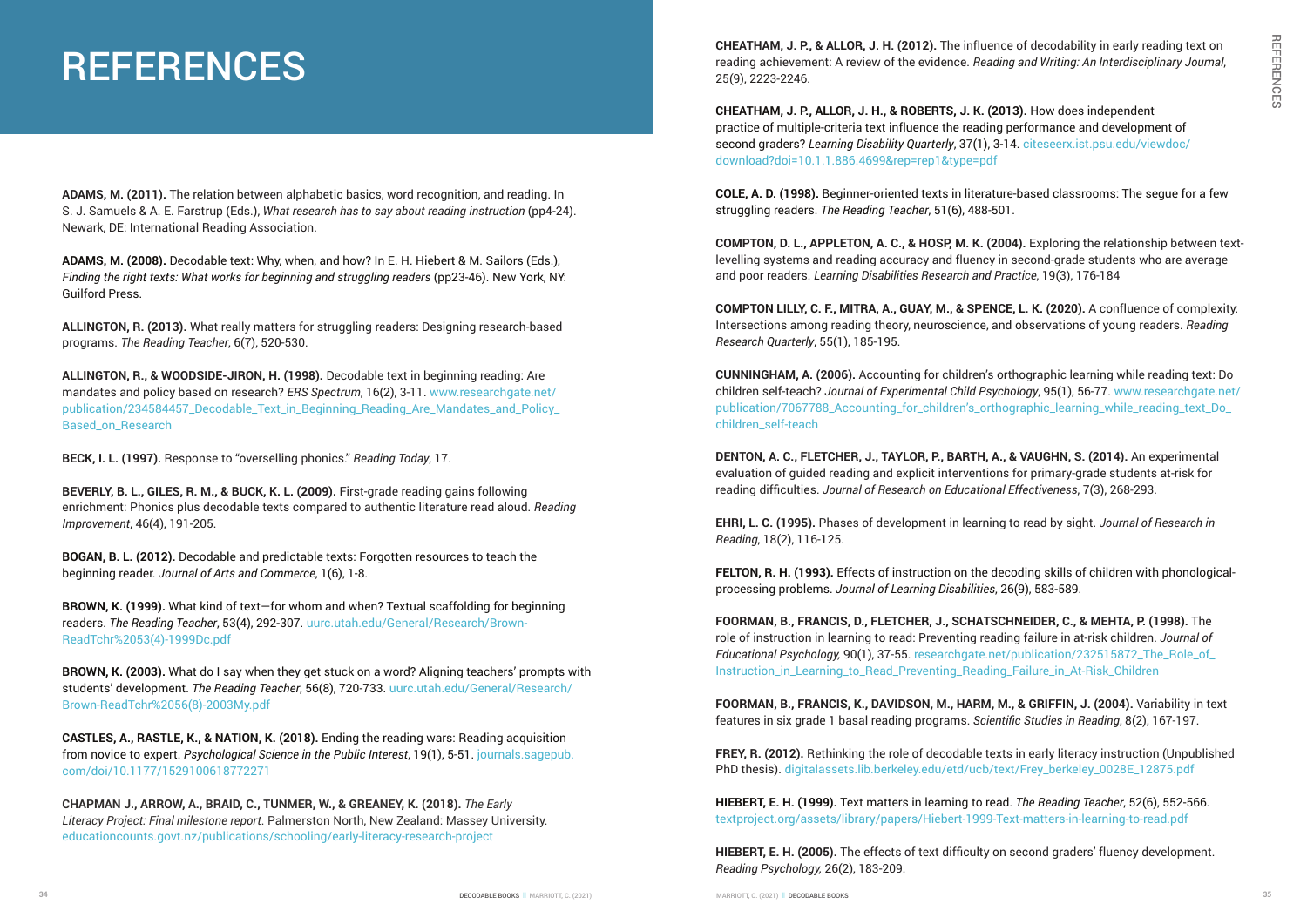**Hiebert, E. H. (2015).** Changing readers, changing texts: Beginning reading texts from 1960 to 2010. *The Journal of Education*, 195(3), 1-13. textproject.org/researchers/research-articles/beginningreading/changing-readers-changing-texts-beginning-reading-texts-from-1960-to-2010/

**Hiebert, E. H., & Fisher, C. W. (2007).** Critical word factor in texts for beginning readers. *Journal of Educational Research*, 101(1), 3-11. researchgate.net/publication/254345623\_Critical\_Word\_ Factor\_in\_Texts\_for\_Beginning\_Readers

**Hiebert, E. H., & Fisher, C. W. (2016).** *A comparison of the effects of two phonetically regular text types on young English learners' literacy*. Reading Research Report 16.01. Santa Cruz, CA: TextProject. textproject.org/researchers/research-articles/beginning-reading/a-comparison-ofthe-effects-of-two-phonetically-regular-types-of-texts/

**JUEL, C., & ROPER-SCHNEIDER, D. (1985).** The influence of basal readers on first grade reading. *Reading Research Quarterly*, 20(2), 134-152.

**Hiebert, E. H., & Martin, L. A. (2008).** Repetition of words: The forgotten variable in texts for beginning and struggling readers. In E. H. Hiebert & M. Sailors (Eds.), *Finding the right texts: What works for beginning and struggling readers* (pp47-69). New York, NY: Guilford Press. textproject.org/ archive/research-article-vault/articles/repetition-of-words/

**Hoffman, J. V., Roser, N. L., Salas, R., Patterson, E., & Pennington, J. (2001).** Text levelling and "little books" in first-grade reading. *Journal of Literacy Research*, 33(3), 507-528.

**Hoffman, J. V., Sailors, M., & Patterson, E. U. (2002).** Decodable texts for beginning reading instruction. *Journal of Literacy Research*, 34(3), 269-298.

**Jenkins, J. R., Peyton, J. A., Sanders, E. A., & Vadasy, P. F. (2004).** Effects of reading decodable texts in supplemental first-grade tutoring. *Scientific Studies of Reading*, 8(1), 53-85.

**Jenkins, J. R., Vadasy, P., Peyton, J. A., & Sanders, E. A. (2003).** Decodable text – where to find it. *The Reading Teacher*, 57(2), 185-189.

**Mathes, P. G., Denton, C. A., Fletcher, J. M., Anthony, J. L., Francis, D. J., & SCHATSCHNEIDER, C. (2005).** The effects of theoretically different instruction and student characteristics on the skills of struggling readers. Reading Research Quarterly, 40(2), 148-182. **SOLITY, J., & VOUSDEN, J. (2009)**. Real books vs reading schemes: A new perspective from instructional psychology. *Educational Psychology,* 29(4), 469-511.

**Menon, S., & Hiebert, E. H. (2005).** A comparison of first graders' reading with little books or literature-based basal anthologies. *Reading Research Quarterly,* 40(1), 12-38.

**Mesmer, H. A. (1999).** Scaffolding a crucial transition using texts with some decodability. *The Reading Teacher,* 53(2), 130-142.

**Mesmer, H. A. (2000).** Decodable text: A review of what we know. *Literacy Research and Instruction*, 40(2), 121-141.

**Mesmer, H. A. (2001).** Examining the theoretical claims about decodable text: Does text decodability lead to a greater application of letter/sound knowledge in first-grade readers? In J. V. Hoffman, D. L. Schallert, C. M. Fairbanks, J. Worthy, & B. Maloch (Eds.), *50th Yearbook of the National Reading Conferenc*e (pp444-459). Oak Creek, WI: National Reading Conference.

**Mesmer, H. A. (2005).** Text decodability and the first-grade reader. *Reading and Writing Quarterly*, 21(1), 61-86.

**Mesmer, H. A. (2010).** Textual scaffolds for developing fluency in beginning readers: Accuracy and reading rate in qualitatively levelled and decodable text. *Literacy Research and Instruction*, 49(1), 20-39.

**Mesmer, H. A. (2019).** *Letter lessons and first words*. Portsmouth, NH: Heinemann.

**Mesmer, H. A., Hiebert, E., & Cunningham, J. (2010).** *Beyond the decodable text and leveled book paradigms: What beginning readers really need.* Presented at the Literacy Research Association/NRC 2010 Conference, A Legacy in Literacy: Practice, Policies, and Research in Early Reading, 3 December, Fort Worth, Texas. textproject.org/archive/presentations/beyond-thedecodable-text-and-leveled-book-paradigms/

**Murray, M. S., Munger, K. A., & Hiebert, E. H. (2014).** An analysis of two reading intervention programs: How do the words, texts, and programs compare? *The Elementary School Journal*, 114(4), 479-500. textproject.org

**Price-Mohr, R., & Price, C. (2020).** A comparison of children aged 4–5 years learning to read through instructional texts containing either a high or a low proportion of phonically-decodable words. *Early Childhood Education Journal*, 48(7), 39-47.

**Stein, M., Johnson, B., & Gutlohn, L. (1999).** Analyzing beginning reading programs: The relationship between decoding instruction and text. *Remedial and Special Education*, 20(5), 275- 287.

**Vadasy, P., Jenkins, J., & Pool, K. (2000).** Effects of tutoring in phonological and early reading skills on students at risk for reading disabilities. *Journal of Learning Disabilities*, 33(6), 579-590.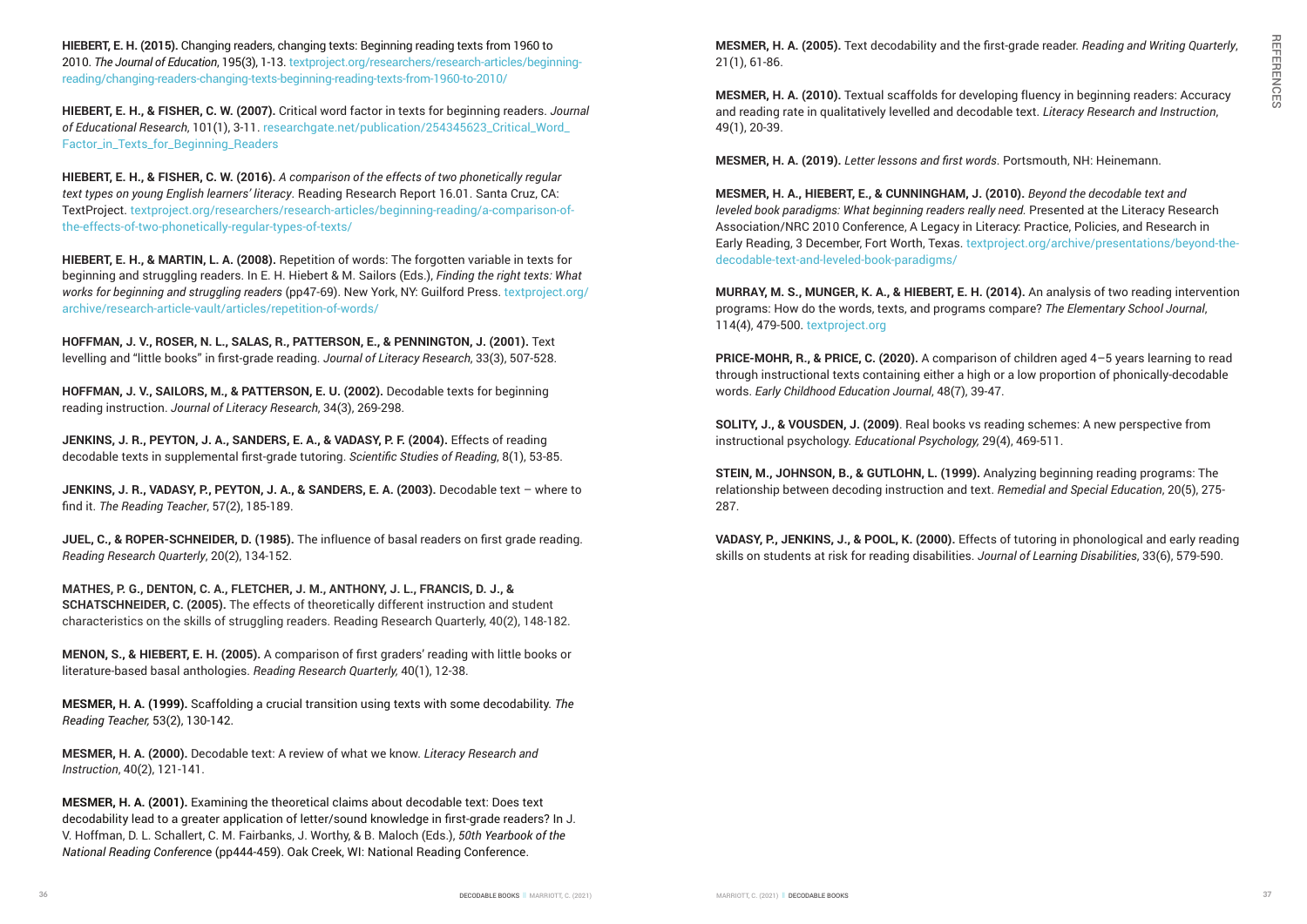**Amendum, S., Conradi, K., & Hiebert, E. (2018).** Does text complexity matter in the elementary grades? A research synthesis of text difficulty and elementary students' reading fluency and comprehension. *Educational Psychology Review*, 30(1), 121-151.

**BETTER START LITERACY APPROACH (N.D.).** An academic explanation for the revision of the Ready *to Read series*. Retrieved from drive.google.com/file/d/1hEZY3bqZvi83tLfIShTPAYAy8\_k2ZjDt/ view

**Beck, I. L., & Juel, C. (1999).** The role of decoding in learning to read. In Consortium On Reading Excellence (CORE), *Reading research anthology: The why? of reading instruction* (pp. 78-87). Novato, CA: Arena Press.

**MARTINET, C., VALDOIS, S., & FAYOL, M. (2004).** Lexical orthographic knowledge develops from the beginning of literacy acquisition. *Cognition*, 91 (2), 11–22.

**Chall, J. S. (1967).** *Learning to read: The great debate.* New York, NY: McGraw-Hill.

**Hoffman, J. V., McCarthey, S., Elliott, B., Bayles, D.L., Price, D.P., & Ferree, A. (1998).**  The literature-based basals in first grade classrooms: Savior, satan, or same-old, same-old? *Reading Research Quarterly*, 33(23), 168-197.

**Laxon, V., Gallagher, A., & Masterson, J. (2002).** The effects of familiarity, orthographic neighbourhood density, letter-length and graphemic complexity on children's reading accuracy. *British Journal of Psychology*, 93 (2), 269–287.

**Mesmer, H., & Mesmer, E. (2006).** Beginning reading materials: A national survey of primary teachers' reported uses and beliefs. *Journal of Literacy Research,* 38(4), 389-425.

**Mesmer, H., Cunningham, J., & Hiebert, E. (2012).** Toward a theoretical model of text complexity for the early grades: Learning from the past, anticipating the future. *Reading Research Quarterly*, 47(3), 235-285.

**Shibli, D., & West, R. (2018).** *Cognitive load theory and its application in the classroom.* Retrieved from impact.chartered.college/article/shibli-cognitive-load-theory-classroom/

**Shulman, L.S. (1986).** Paradigms and research programs in the study of teaching: A contemporary perspective. In M. Wittrock (Ed.), Handbook of Research in Teaching (3rd ed.) (pp.3- 36). New York: Macmillan.

**Slavin, R., Lake, C., Chambers, B., Cheung, A., & Davis, S. (2009).** Effective reading programs for the elementary grades: A best-evidence synthesis. *Review of Educational Research*, 79(4), 1391-1466.

## ADDITIONAL READING